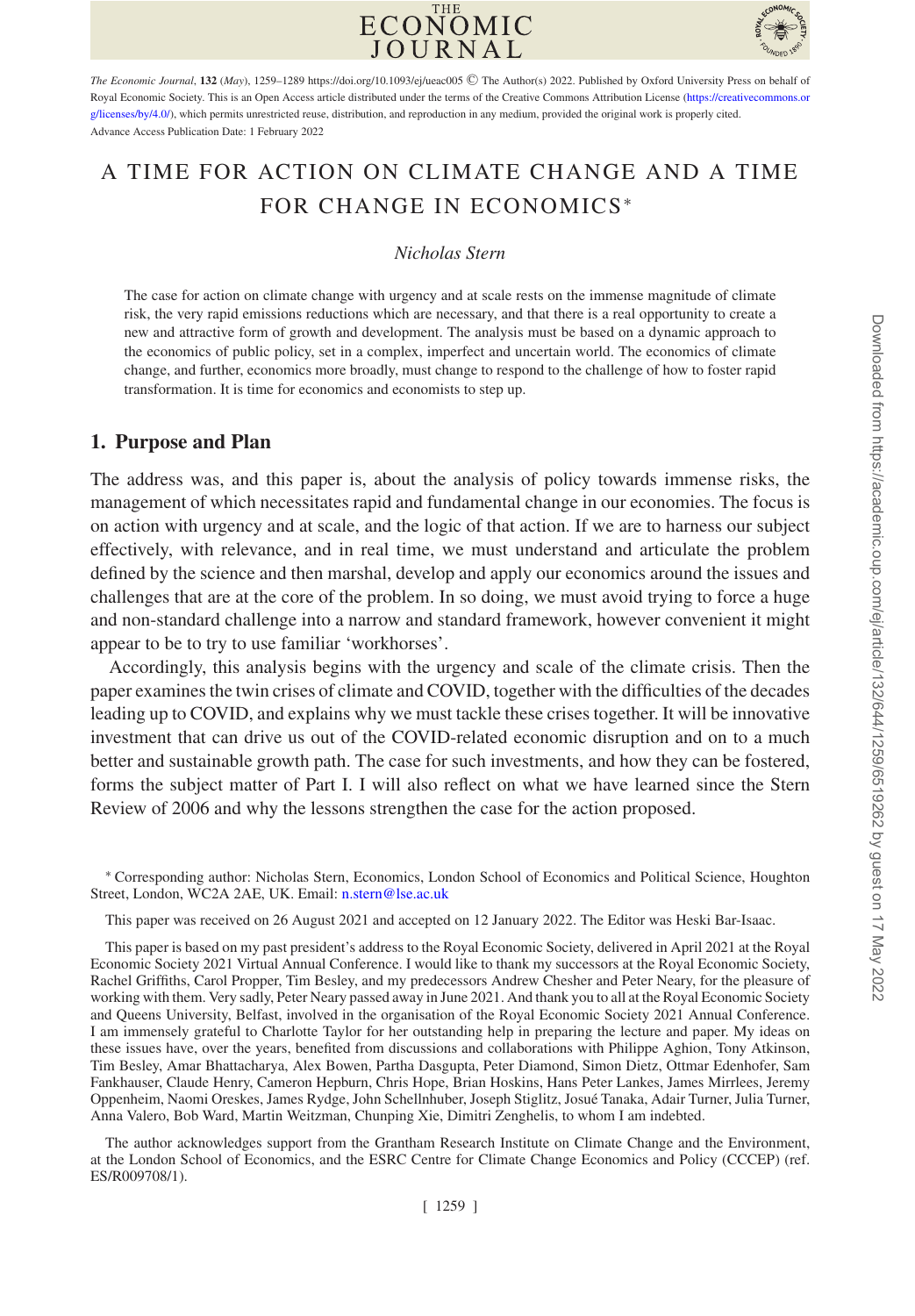I shall also argue that these new investments and innovations present a great opportunity, with many benefits beyond the fundamental rewards associated with reducing the risks from climate change. But strong action to foster and finance these investments will be crucial if they are to come through, and the radical nature of the changes will inevitably involve dislocation, the management of which is central to equitable and successful action.

The case for action with urgency and at scale rests, in large measure, on the immense magnitude of climate risk and the very rapid emissions reductions which are necessary to create an acceptable chance of avoiding the worst of the risks. Tackling the problem in a coherent and effective way requires providing an analysis that identifies: the investments and innovations we need and the policies, institutional structures and finance that can draw through and support these investments and innovations. I will argue that these investments and innovations can deliver a new and attractive form of sustainable, resilient and inclusive growth. That argument can play a critical role in policy discussion, decision-making and creating coalitions for action.

It is surely clear that such analysis must be based on a dynamic approach to the economics of public policy, set in a complex and uncertain world. Policies focused on change are of the essence; and the analysis must be grounded in and reflect a world where there are many market imperfections, where there are increasing returns to scale, where risk is central, and where the distribution of income and welfare is a crucial issue. And where time is of the essence; urgency is intense. This is an economics of public policy which is rather different from the bulk of work in economics in this area, but it is, in my view, an economics forced by the logic of the problem.

In Part II of the paper, I will argue that the economics of climate change, and, further, economics more broadly, must change to respond to this challenge of how to foster rapid transformation. There is nothing more important or exciting than this problem. It requires and opens up a tremendous amount of economics. There is so much in the richness of our subject that we can and must put to work. But there is more that we must create. The task requires expertise ranging across the entirety of our subject and, indeed, collaboration with other disciplines. And an engagement by our profession in a way beyond what we have seen so far. It is time for economics and economists to step up.

## **Part I**

## **2. Urgency, Scale and Opportunity**

#### <span id="page-1-0"></span>2.1. *The Science of Climate Change and the Role of Targets*

<span id="page-1-1"></span>We must start with the science.<sup>1</sup> The Intergovernmental Panel on Climate Change (IPCC) has been in existence since 1988 and has produced a series of assessment reports, published every few years, about the current state of knowledge on climate change. Each one of those assessments has been more worrying than the last. The first one, published in 1990, was extremely worrying, but the outlook has only worsened as the evidence has become ever stronger of effects coming through more quickly and with greater intensity than we expected. The latest report (the Sixth Assessment Report) published in August 2021 has demonstrated even more clearly that we are under intense time pressure if we are to be able to hold temperatures at levels which manage the most extreme risks (IPCC, [2021\)](#page-28-0).

<sup>1</sup> I am very grateful to scientist friends, particularly Brian Hoskins and John Schellnhuber, for discussions of the science over the last two decades. Any misunderstandings are my own responsibility.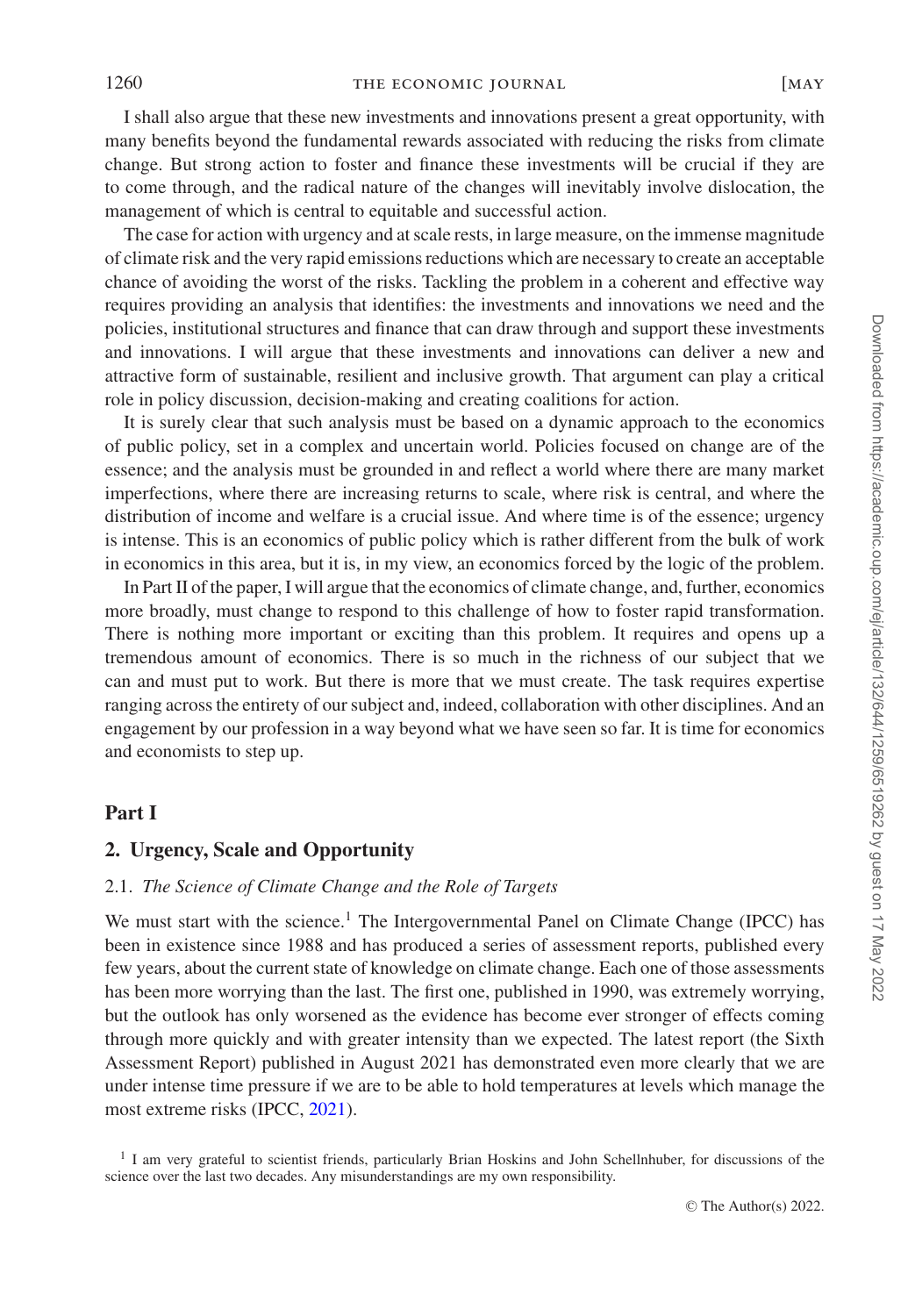Global mean surface temperature is already  $1.1^\circ$ C above that of the end of the nineteenth century, our usual benchmark. This puts us on the edge of the temperature of the Holocene epoch; the benign period starting 10,000–12,000 years ago, during which our current civilisations emerged, following the end of the last ice age. It was during this period of fairly stable climate and temperature that many human cultures transitioned to a lifestyle based on sedentary agriculture. This is when we turned grasses into grains and stayed in one place as we nurtured crops until harvests; we built villages; we generated surpluses and used storage, thus creating opportunities for activities and services outside agriculture. With 1.1◦C of temperature rise, on the borderline of the temperatures of that period, we are already seeing very intense effects: fires associated with heat and drought; severe flooding; hurricanes and typhoons; storm surges; sea level rises; local temperatures at levels dangerous to human life, and so on. In the summer of 2021, northern California and western Canada experienced temperatures close to 50◦C, unprecedented and causing extensive loss of life and severe wildfires. And flooding, on a scale never previously experienced, occurred from Germany to China. There could be much worse to come. Our current emissions pathway implies that we are headed for temperature increases of more than 3◦C (UNEP, [2020\)](#page-29-0).<sup>2</sup> The science is clear that such temperatures could carry grave risks to humankind and the planet as a whole. As a world, we have not seen 3◦C or more for around 3 million years, and at that time sea levels were 10 to 20 metres higher than now. The range of extreme climate impacts from sea levels to droughts to hurricanes/cyclones to floods to intense heat and beyond would radically change lives and livelihoods across the globe. Many parts of the world could become uninhabitable. Under a business-as-usual scenario, one of the most densely populated regions in the world, the North China Plain, would likely experience deadly heatwaves later this century with 'wet-bulb' temperature exceeding the threshold defining what people can tolerate while working outdoors (Kang and Eltahir, [2018\)](#page-28-1). Similar heatwaves could also occur in other densely populated parts of the world, such as north India. Hundreds of millions, possibly billions, would have to move,<sup>3</sup> likely resulting in severe and extended conflict. It is quite possible on current paths that we could see 4 or  $5°C$  of temperature rise 150 years or so from now; temperatures which the world has not seen for tens of millions of years. That would be absolutely devastating. The stakes we are playing for are immense.

So, what do we have to do? To stabilise temperatures, we have to stabilise the concentrations of greenhouse gases in the atmosphere.<sup>4</sup> To stabilise the concentrations of greenhouse gases, the flow of greenhouse gases into the atmosphere must be net zero. The earlier we stabilise the concentrations of greenhouse gases in the atmosphere, that is, the earlier we go to net zero, the lower the temperature at which we stabilise. One can fine-tune the climate science, and the path to net zero matters, but that is the underlying, basic physics and the logic of the net zero target. If we want to stabilise at 1.5℃ (see below), we have to go to net zero  $CO<sub>2</sub>$  by mid-century. Figure [1](#page-3-0) shows the emissions pathways (in terms of  $CO<sub>2</sub>$  equivalent, where the warming effect

© The Author(s) 2022.

<sup>2</sup> Following plans and commitments associated with UNFCCC COP26 in Glasgow, November 2021, we may be, if they are delivered, headed in a direction of a little above 2◦C of warming. Such plans and commitments are linked to an increasing understanding of the dangers.

 $3$  Empirical estimates range substantially, from 50 million to 1 billion migrants associated with the effects of climate change during this century (Ferris, [2020\)](#page-27-0). We should remember that we have been forced consistently over the last few decades to bring forward in time our estimates of when serious impacts can occur and revise estimates of their magnitudes upwards. And most models do not embody the tipping points that we think may occur at higher temperature which could generate dangerous feedback loans (e.g., collapse of Amazon forest, thawing of permafrost, melting of polar ice sheets). Thus the numbers having to move could be badly underestimated in these analyses.

<sup>4</sup> Greenhouse gases are those whose molecules oscillate at a frequency that interferes with the infra-red energy reflected from the earth's surface, thus preventing its escape and causing warming. CO<sub>2</sub> is the most important and is long-lived.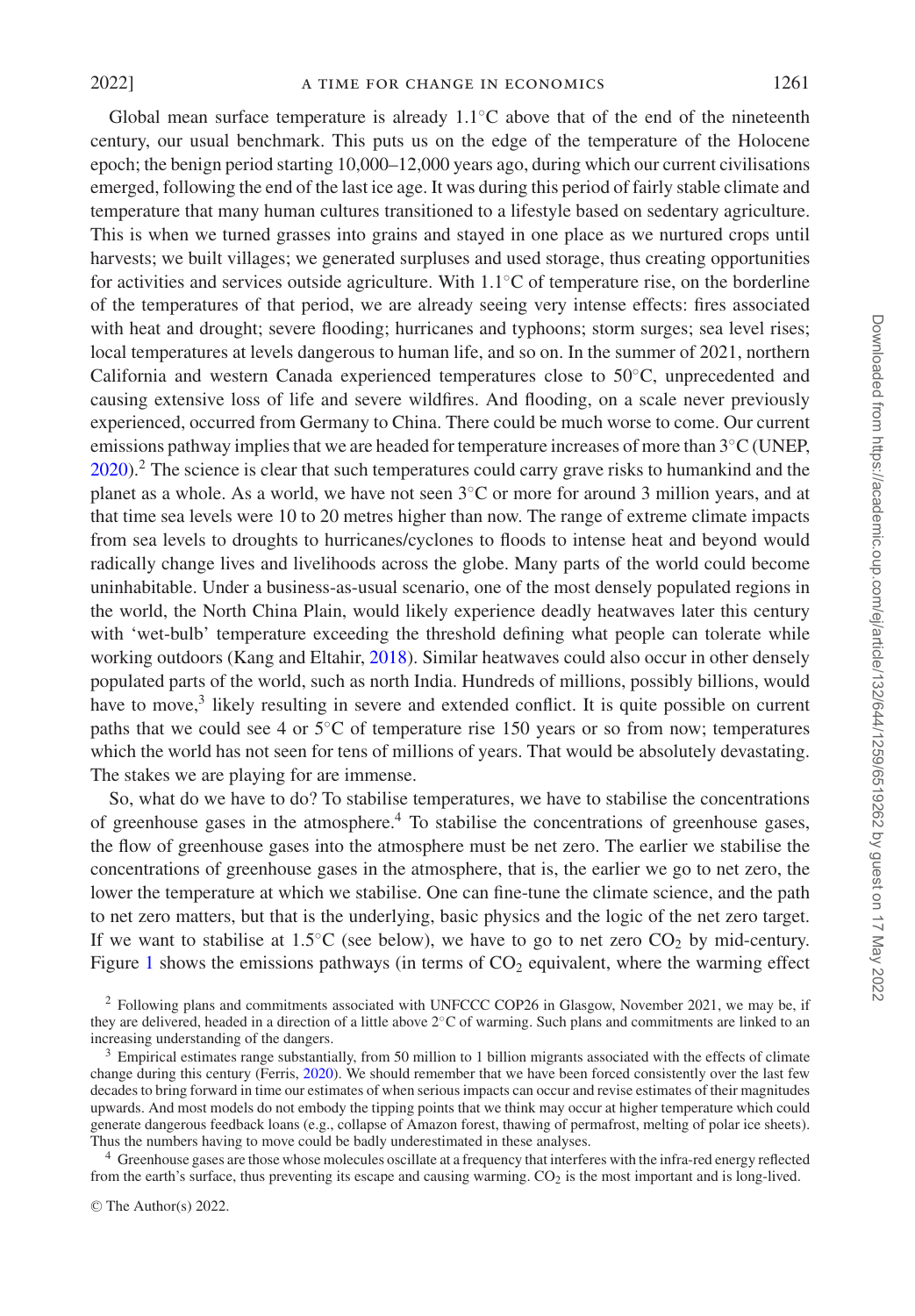<span id="page-3-0"></span>

Fig. 1. *Stylised Emissions Pathways for 1.5*◦*C and 2*◦*C and the Gap to Emissions Trajectories Based on Paris NDCs. The vertical axis represents emissions in CO<sub>2</sub>e, that is CO<sub>2</sub> <i>plus the effects of other greenhouse gases. Source:* Trajectories based on UNEP [\(2020\)](#page-29-0).

of other greenhouse gases is included) that we need to follow if we are to stabilise at 1.5 or 2◦C of temperature increase.

It is important to note that the NDC scenarios (unconditional and conditional) shown in Figure [1](#page-3-0) estimate the levels of GHG emissions projected as a result of the implementation of the mitigation actions pledged by countries in their Nationally Determined Contributions (NDCs) (UNEP, [2020\)](#page-29-0). Most countries offer targets or 'NDCs', to 2030.

The differences between 1.5◦C and 2◦C are major. For example, the percentage of the global population exposed to severe heat at least once every 5 years would be 14% with 1.5◦C of temperature rise, but 37% with 2◦C of temperature rise (Dosio *et al.*, [2018\)](#page-27-1). That is, the risk of being exposed to extreme heat every 5 years would be more than double for  $2<sup>o</sup>C versus$ 1.5◦C. Thus, when we consider the risks in a consequentialist way, the 2◦C which we had earlier seen as dangerous to exceed, now itself seems very dangerous. That was the key lesson of the powerful and important IPCC report on 1.5◦C of 2018, showing that the risks and dangers are still more serious than estimated previously. An examination of the risks in terms of potential consequences for humans and the planet as a whole suggests that it makes a lot of sense to try to hold the temperature rise down to 1.5◦C. And it is an achievable goal if we move strongly and quickly. Further, we will argue that such a path can carry many 'co-benefits' beyond the reduced risks from climate change. It can be a much more attractive form of development.

We can think of setting a temperature target as a 'guard-rail' approach to extreme risk. That approach is a standard, indeed widely and understandably regarded as sensible, approach to great risks, particularly around human life. It is clearly a consequentialist approach, although not necessarily one arising from simple, indeed simplistic, optimisation of some standard welfare function from an underlying model. In my view, the risks, including the possibility of the loss of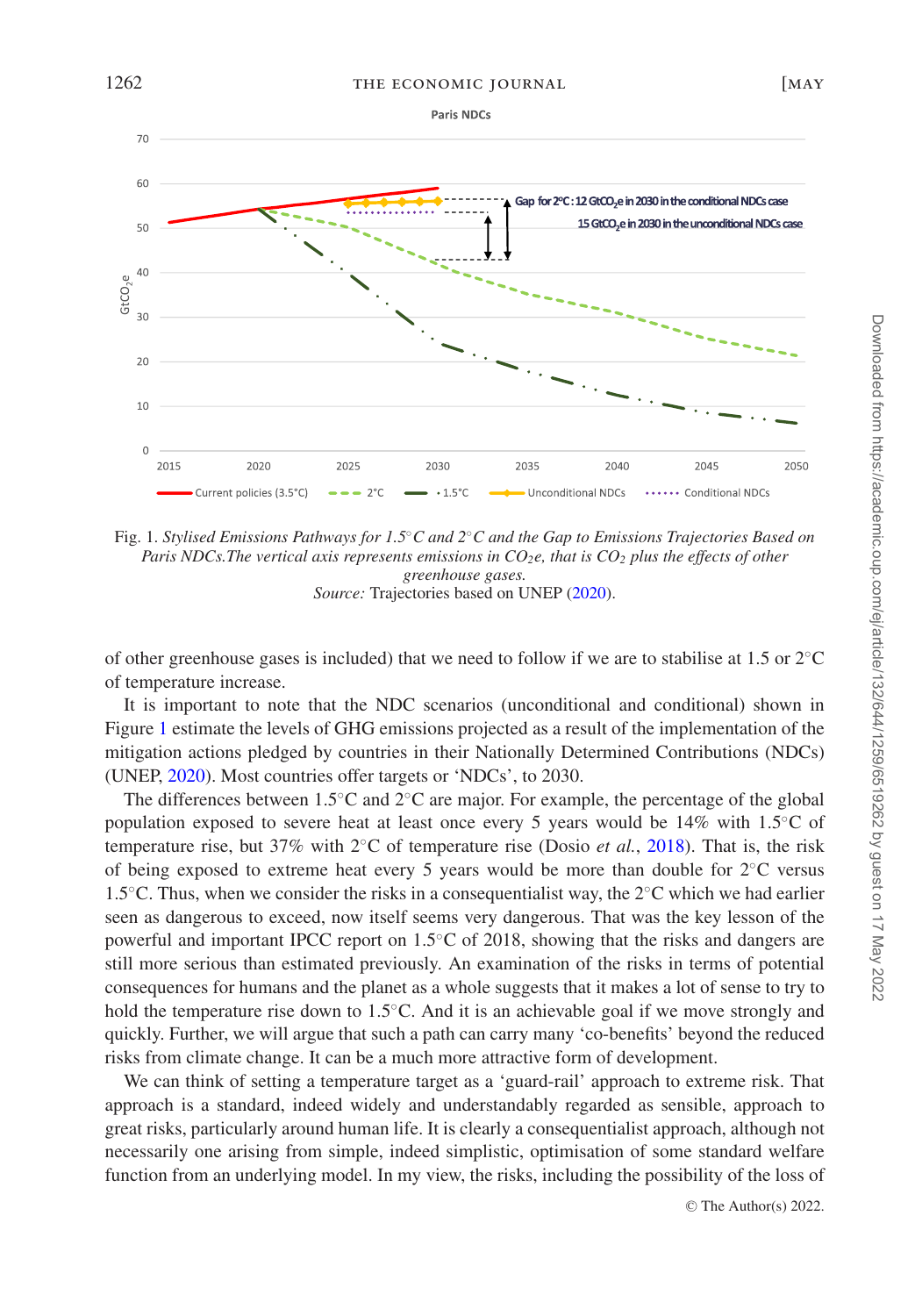life of billions, extended and severe conflict, destroyed biodiversity, and profound loss of quality of life, livelihoods and well-being, are not well captured in narrow utility-based approaches. Neither the standard objective functions in economics, nor indeed the underlying models, capture the challenges at issue. Here, the governments and the people of the world, after thinking it through, and taking account of the feasibility, costs and attractiveness of paths that could achieve different targets, came to the targets in the Paris agreement at COP21 of the UNFCCC in December 2015, of holding temperature increases 'well below 2◦C', with best efforts to 1.5◦C. The IPCC report of 2018 on 1.5◦C further underlined the importance of that target and pointed still more strongly towards a target of 1.5◦C.

We should see the 1.5<sup>○</sup>C target as a balanced and consequentialist approach to immense risk. We can, of course, rig up expected utility models that give that conclusion but, in my view, they do not add significantly to the argument, particularly since such models are so sensitive to specification of structure, functional forms and parameters. Fairly modest model tweaks can give rather different results. I will expand on the flaws of these models in Subsection [6.2.](#page-15-0)

In a world of 4 or 5◦C temperature rise, we risk loss of life in the hundreds of millions or billions, because we do not know what the 'carrying capacity' of that world might be. It could be much lower than the 9–10 billion or so expected towards the end of the century. It is hard to understand or put numbers on the potential devastation and agony around the process of loss of life that could be involved. It is difficult, in particular, to argue that an expected utility approach captures the issues at stake in a plausible way. In my view, a direct risk assessment looking across possible consequences and a guard-rail approach is more thoughtful, reasoned, broad-ranging and robust. And it is clearly seen as a reasonable and rational approach by large parts of the body-politic.

We know what kind of emissions paths we have to follow to achieve our target, i.e., holding warming to 1.5℃. But emissions are currently way off track for such paths. Global greenhouse gas emissions rose in 2019 for the third consecutive year, reaching a record high of 59.1 GtCO<sub>2</sub>e (including land use change) (UNEP, [2020\)](#page-29-0). Although annual emissions decreased sharply in 2020 due to the global response to the COVID pandemic, global energy-related  $CO<sub>2</sub>$  emissions are projected to rebound and grow by 4.8% in 2021 (IEA, [2021a\)](#page-28-2). Returning to Figure [1,](#page-3-0) we can see that, for 1.5<sup>°</sup>C, world emissions must start turning down now and continue to drop sharply. To get from current levels of close to  $60$  GtCO<sub>2</sub>e a year, down to net zero by mid-century, we have to change fundamentally the way we do things. And we have to do that everywhere, across all sectors, across all countries. We cannot be confident that there will be net negatives in large quantities,<sup>5</sup> so we must strive for net zero across the board.

#### 2.2. *Urgency*

The next decade is critical. Choices made on infrastructure and capital now will either lock us in to high emissions, or set us on a low-carbon growth path which can be sustainable and inclusive. In the next 15–20 years infrastructure will roughly double; in the next 20–25 years the world economy will probably double; and in the next 40 years the urban population will likely double. If that new infrastructure, the new world economy, or the towns and cities we build look anything like the old, we will have no hope of meeting the objectives of the Paris Agreement.

<sup>&</sup>lt;sup>5</sup> We can and should create negative emissions by building our natural capital, e.g., restoring degraded land and expanding our forests. And we should work intensively on possibilities for 'air capture' to bring down costs, and to examine potential for scale.

<sup>©</sup> The Author(s) 2022.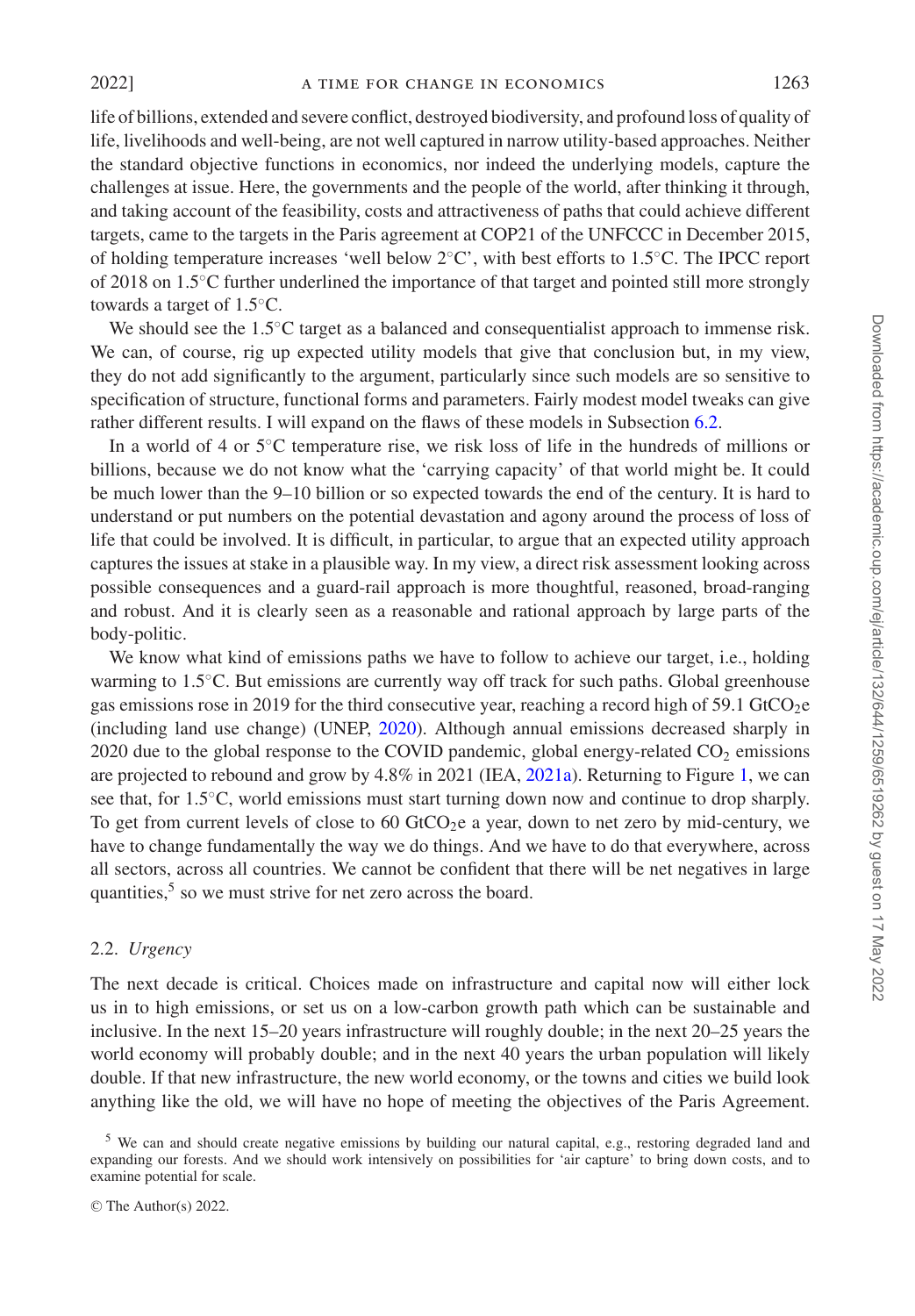The infrastructure we build in the next 15–20 years will be decided in the next few years. That is why we have to act quickly. A sense of urgency is absolutely critical in our decision-making.

#### 2.3. *A New Form of Growth*

The necessary rapid change across the whole system, just described, can be a story of growth, indeed the only sustainable story of growth. In the shorter term, the necessary investments can boost demand in a world where planned savings exceed planned investments (with sluggish demand and low real interest rates). In the short and medium term it is an approach full of innovation, investment, discovery and new ways of doing things. It can be more efficient and much cleaner. It can create cities where we can move and breathe, and ecosystems which are robust and fruitful. It is potentially a very attractive, different way of doing things, relative to past dirty models, with so many gains across the different dimensions of well-being. But that does not mean that it is easy. It does mean that it is sensible, it does mean that it is attractive, and it is within our grasp. We have to change radically and, particularly, invest and innovate strongly to get there. That is the challenge. But there can be a real payoff in terms of a much better form of growth. We must also remember that there is unlikely to be a long-run growth story that is high carbon; it would likely create, the IPCC reports show, a physical environment so hostile as to derail growth and undermine living standards across the board.

Can it be done? The answer is 'yes' and in particular there are four forces at this current moment which are particularly favourable to moving quickly and on scale: low interest rates, rapid technological change (see Subsection [2.4\)](#page-5-0), international understandings coming together (including the UNFCCC, COP21, the Paris Agreement of 2015 and more than 100 countries covering 61% of emissions committing to net zero by mid-century; Black *et al.*, [2021\)](#page-27-2), and pressure from the young people of the world to change (for example, Fridays for the Future and strong activity in the universities of the world). Further, at COP26 in Glasgow in November 2021, we saw further progress, particularly around new targets set for themselves by private financial institutions, agreements on technologies, and new strategies from key countries (including India, South Africa and Vietnam).

#### 2.4. *Rapid Technological Change*

<span id="page-5-0"></span>Technology has changed very rapidly over the last 15 years or so. A whole range of low-emission technologies, that are already competitive with fossil fuel-based technologies without subsidy or a carbon price, have emerged. Capital costs for renewable electricity continue to fall much faster than those for conventional technologies and many electric vehicle technologies are now close to cost-competitive with their fossil fuel counterparts (see Figures [2](#page-6-0) and [3\)](#page-6-1). Electric vehicles are expected to reach sticker price parity with internal combustion engine vehicles by 2024, as lithium-ion battery prices continue to fall (ETC, [2021\)](#page-27-3), and they have big relative advantages on running and operating costs.

The pace of these advances in technology and reductions in cost has been much faster than expected. For example, since 2001, the International Energy Agency (IEA) has consistently underestimated the rate at which the cost of solar photovoltaic (PV) would subsequently fall, in its World Energy Output (WEO) reports (Ives *et al.*, [2021\)](#page-28-3)—see Figure [4.](#page-7-0) The costs of these new, cleaner technologies are falling rapidly and will likely continue to do so. In terms of the market,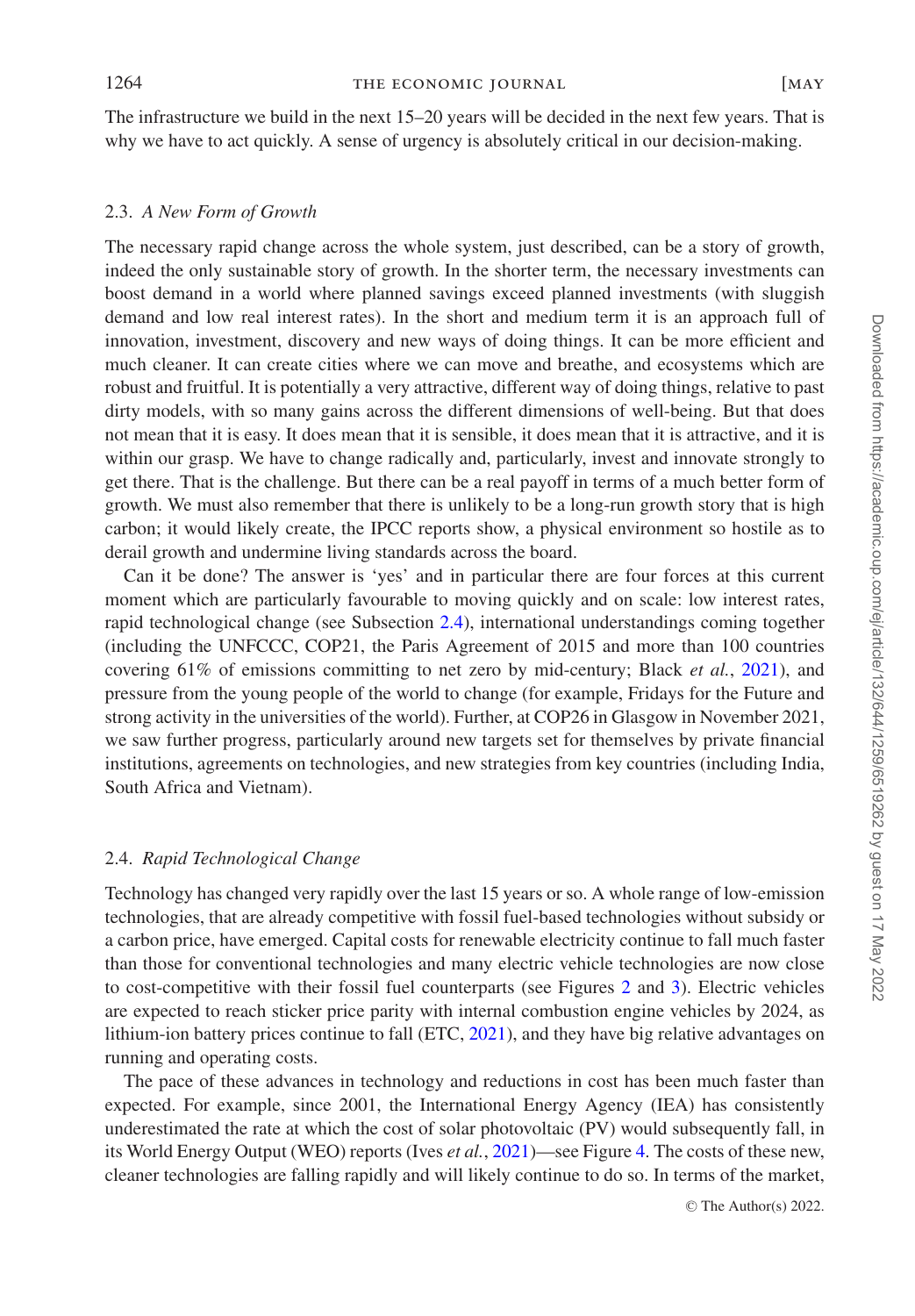<span id="page-6-0"></span>

Fig. 2. *Renewable Power Technologies: Cost Decreases Since 2010. Source:* IRENA [\(2021\)](#page-28-4).

<span id="page-6-1"></span>

Fig. 3. *Lithium-ion Battery Pack Price Reduction and Global Battery Electric Vehicle Stock. Sources*: BloombergNEF [\(2019\)](#page-27-4), IEA [\(2020\)](#page-28-5).

new technologies in the power sector have already passed tipping points and others seem to be approaching them (Systemiq, [2021\)](#page-29-1).

With falling costs of clean technologies, estimates of the 'cost' of the transition to net zero have been consistently reduced. The United Kingdom's Climate Change Committee (CCC) has been producing estimates of the investments, costs and resource savings associated with the United Kingdom's pathway to net zero. Their 2020 analysis suggests that the annualised resource  $\cos$ <sup>6</sup> of reducing GHG emissions to net zero would be approximately 0.5% of GDP in 2050 (CCC, [2020\)](#page-27-5). This is lower than the estimate the CCC produced in 2019, which put the annual cost of meeting the net zero by 2050 target at 1–2% of GDP in 2050. Further, the estimate they produced

<sup>6</sup> Annualised resource costs are estimated by adding up costs and savings from carbon abatement measures and comparing them to resources costs in an alternative scenario of no-further-climate-action (CCC, [2020\)](#page-27-5).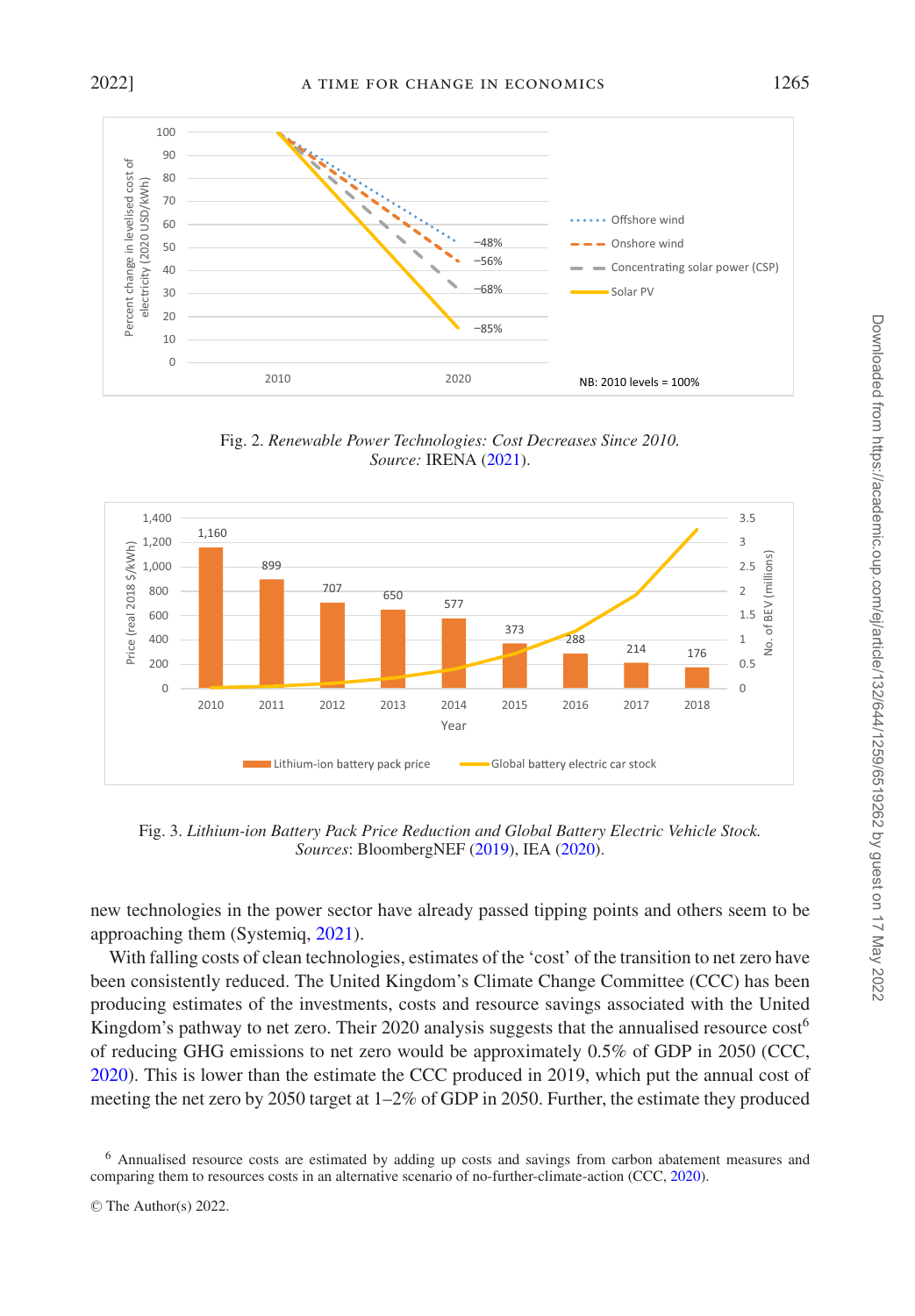<span id="page-7-0"></span>

Fig. 4. *Actual Versus IEA projected LCOE of Solar PV. Source*: Ives *et al.* [\(2021\)](#page-28-3).

in 2008 put the annual cost of meeting a much weaker target, reducing emissions by 80% by 2050 (relative to 1990), at a similar 1–2% of GDP in 2050 (CCC, [2019\)](#page-27-6).

At the time of the Stern Review (Stern [2006\)](#page-29-2) we estimated costs of 1–2% GDP per annum for reducing emissions (globally) by 80% (comparing 1990 and 2050). It has been argued that, even with that target, the last few percent would be particularly costly; that is embodied, indeed forced by assumption, in the modelling of many integrated assessment models (IAMs). Now we have estimates (in the case of the United Kingdom) below 1% of GDP for going to *net zero* emissions by 2050. The changes in estimates reflect real changes in costs and fairly modest assumptions (in relation to experience) of future cost changes—technical progress continues rapidly. There are strong economies of scale in production and discovery, which, with clarity in policy direction, will drive change; that observation is crucial because many IAMs have diminishing returns and increasing marginal costs to climate action, and that assumption is key to many of their results.

We should note that the averaging of costs can conceal the strong upfront nature of the necessary investment. At the same time, we should also observe that the language of investment is in some ways a better description than the narrow term 'cost'. 'Investment' reflects a more dynamic approach. Many of these investments will have powerful returns in productivity and efficiency,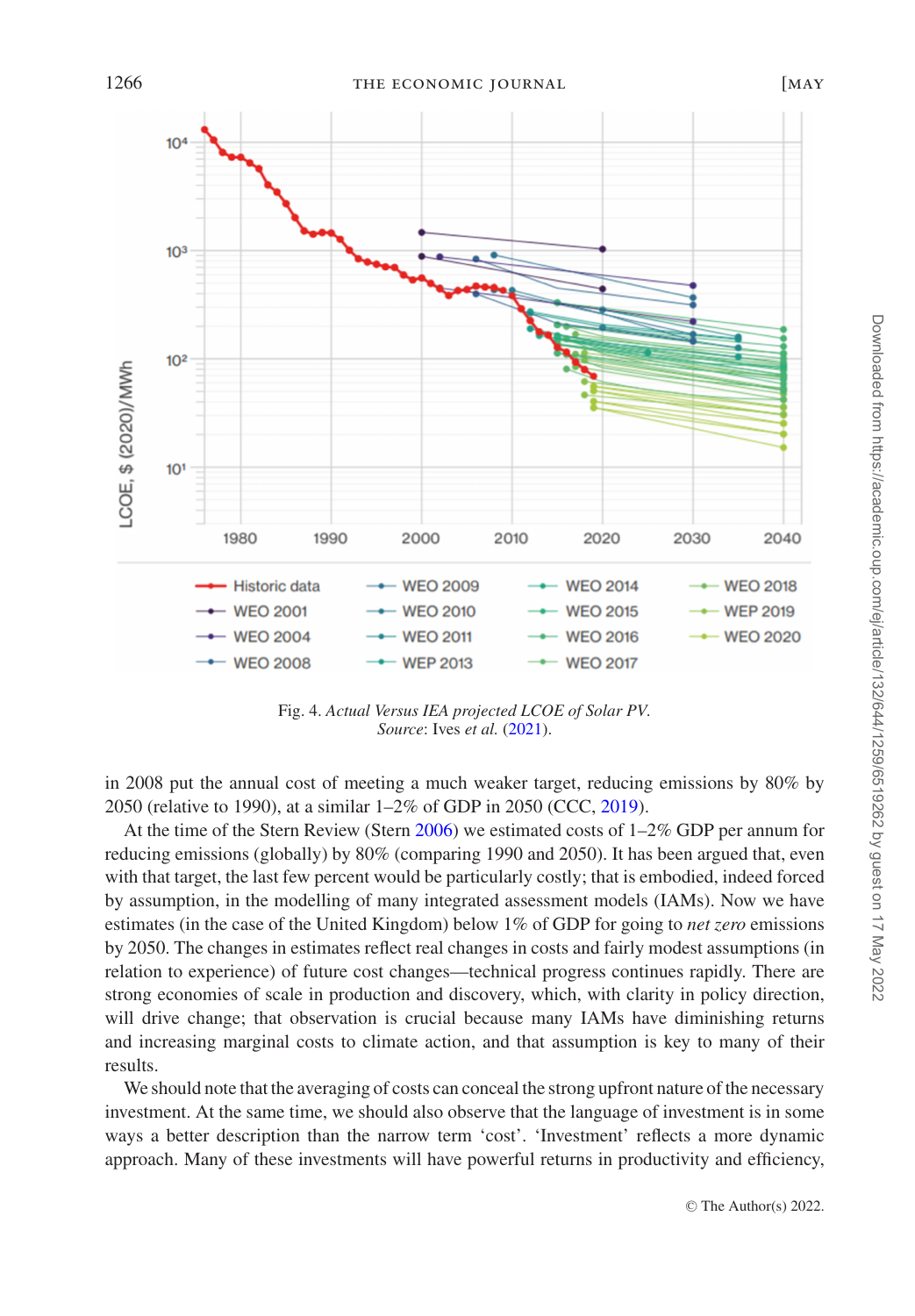reduction of air pollution and so on as well as emissions reductions. We should nevertheless be clear that such investments will be substantial.

Low-carbon technologies are already competitive with fossil fuel-based alternatives in the power sector without carbon price or subsidy. In 2020, solar/wind was the cheapest form of new power generation<sup>7</sup> in countries representing over 70% of world GDP (Systemiq, [2020\)](#page-29-3). And renewable energy technologies are expected to continue to decline in cost. Reductions in upfront capital costs will be driven by innovations around efficiency and new methods, more competitive global supply chains and economies of scale, while reductions in total levelised cost of electricity (LCOE) generation will be driven by increasing capacity factors and declining operational and financing costs (ETC, [2021\)](#page-27-3). Low-carbon solutions could scale rapidly, become competitive, and push down emissions in sectors accounting for 90% of emissions by 2030 (Systemiq, [2021\)](#page-29-1). This analysis indicates the possibility of tipping points in the adoption of new technologies, where the rise of the new technology is accelerating and moving in the direction of dominance. These possibilities were at the core of the Glasgow Breakthrough agreements on technology at COP26.

In the building sector, for example, reversible heat pumps are already at cost parity with a gas boiler plus air conditioning in some geographies. If the falling cost of this technology is coupled with incentives, it could achieve cost parity with the fossil fuel alternative by 2025 (Systemiq, [2021\)](#page-29-1). In the food and agriculture sector, it is estimated that plant-based 'meats' could reach price parity with existing proteins between 2023 and 2025 and cultured meat by 2030–2 (CE Delft, [2021;](#page-27-7) Morach *et al.*, [2021\)](#page-28-6). In addition to the adoption of low-carbon technologies, the IEA's global pathway to net-zero emissions by 2050 projects that around 8% of emissions reductions will need to be achieved from behavioural changes and materials efficiency. The absence of behavioural changes to reduce energy demand in transport, buildings and industry, would increase the costs and difficulty of achieving net zero by 2050 substantially (IEA, [2021b\)](#page-28-7).

Further, there are immense benefits beyond the fundamental contribution of radically reducing the risks of climate change. As we have noted, these include cities where we can move and breathe and be more productive, and ecosystems which are robust and fruitful. We can find, and are finding, great advances in resource (including energy) efficiency. And, crucially, we can strongly reduce deaths and damage to health from air and other pollution—around 15% of world deaths in 2018 were linked to air pollution associated with the burning of fossil fuels (Vohra *et al.*, [2021\)](#page-29-4).

In summary, in this section I have explained why we have to change, the degree to which we have to change, why it is feasible, and the very attractive new form of growth and development that this change could bring. Management of that change at the pace we need, including associated dislocations, will be crucial to both welfare and political feasibility.

## <span id="page-8-0"></span>**3. The First Decades of this Century, the COVID Crisis, and the Climate Crisis**

We are at a very special moment in history, facing two crises: the COVID crisis that we are experiencing right now (December 2021) and the climate crisis, which embodies risks and challenges that are bigger, deeper and longer lasting even than the tragic COVID crisis. There are powerful arguments that we have to tackle these crises in a similar way; with strong, innovative investment, to drive a recovery and create a new form of development and growth (Stern and Bhattacharya, [2020\)](#page-29-5).

<sup>7</sup> Based on the levelised cost of electricity (LCOE). LCOE is the average offtake price needed across a project lifetime for a developer to meet its equity hurdle rate of return (BloombergNEF, [2020\)](#page-27-8).

<sup>©</sup> The Author(s) 2022.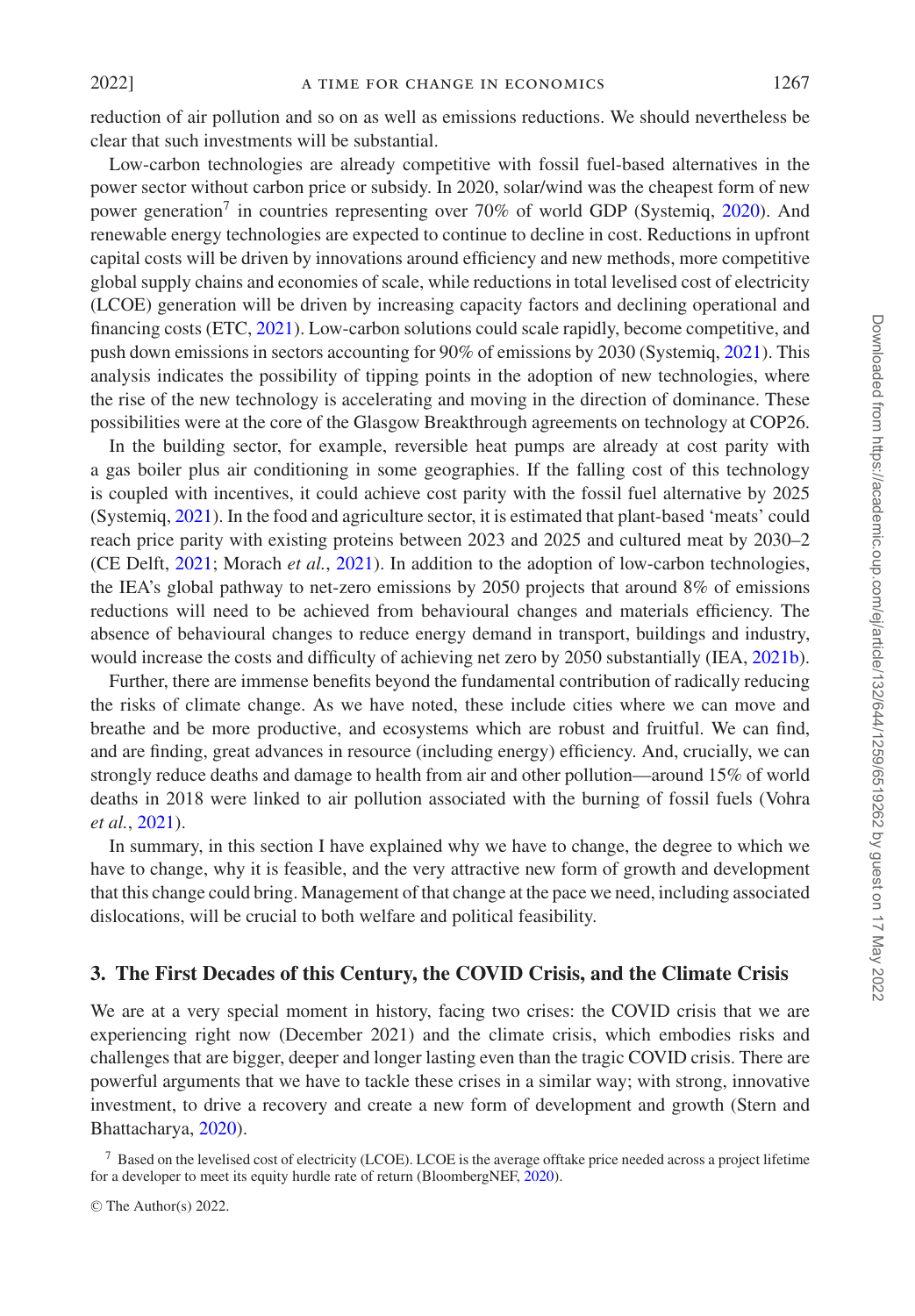<span id="page-9-0"></span>50  $45$ 40 GDP) Investment (% GDP)  $8<sup>o</sup>$ 35 nvestment 30  $25$  $2<sub>0</sub>$ 15 1990 1995 2000 2005 2010 2015 2020 World  $\longrightarrow$  World excluding China  $\longrightarrow$  China  $\longrightarrow$  China Major advanced economies (G7)

Fig. 5. *Investment Rates in the Decades Before COVID. Source*: IMF [\(2021\)](#page-28-8).

#### 3.1. *The Decade Before COVID*

The COVID crisis has underlined the dangers, weaknesses and fragilities that had been building in the world economy. Broadly speaking, the economic and social conditions across the world during the decade before the COVID pandemic were troubling. Growth rates and investment rates plunged across the world during the global financial crisis (2007–9) and, for the most part, had not, in the second decade of this century up to COVID, recovered to the levels of 2000.<sup>8</sup> This pattern of lower investment rates (see Figure [5\)](#page-9-0) and lower growth (see Figure [6\)](#page-10-0) was important background to the challenges of social cohesion and populism (Tabellini, [2019\)](#page-29-6), which emerged during the 2010s. There was also some faltering, particularly under President Trump, of internationalism. This was in addition to rising emissions and severe loss of biodiversity (Dasgupta, [2021\)](#page-27-9).

Despite these challenges in the decade prior to COVID, there was growing momentum towards a more sustainable economy. There had been major advances in international commitment and agreement (e.g., the Paris Agreement and adoption of the Sustainable Development Goals (SDGs) in 2015); improved understanding of a new sustainable, inclusive and resilient approach to growth and development (Stern, [2015;](#page-29-7) NCE, [2018;](#page-28-9) OECD, [2018\)](#page-29-8); growing commitment to net zero emissions by the private sector (Black *et al.*, [2021\)](#page-27-2); and engagement by economic policymakers (e.g., via the Network on Greening the Financial System—central banks—and the Coalition of Finance Ministers on Climate Action).

#### <span id="page-9-1"></span>3.2. *Tackling the COVID and Climate Crises and Creating a New Internationalism*

Tackling the two crises—COVID and climate change—requires a new and shared understanding of how to reconstruct our economies and societies and the meaning of 'build back better'. Rebuilding in a different way will involve substantial investment and innovation; and the global nature of the challenges demands international collaboration.

<sup>8</sup> China was the exception where investment rates have been fairly steady in the second decade of this century, up to the COVID crisis, although China's growth rate was substantially lower in the 2010s, relative to the 2000s.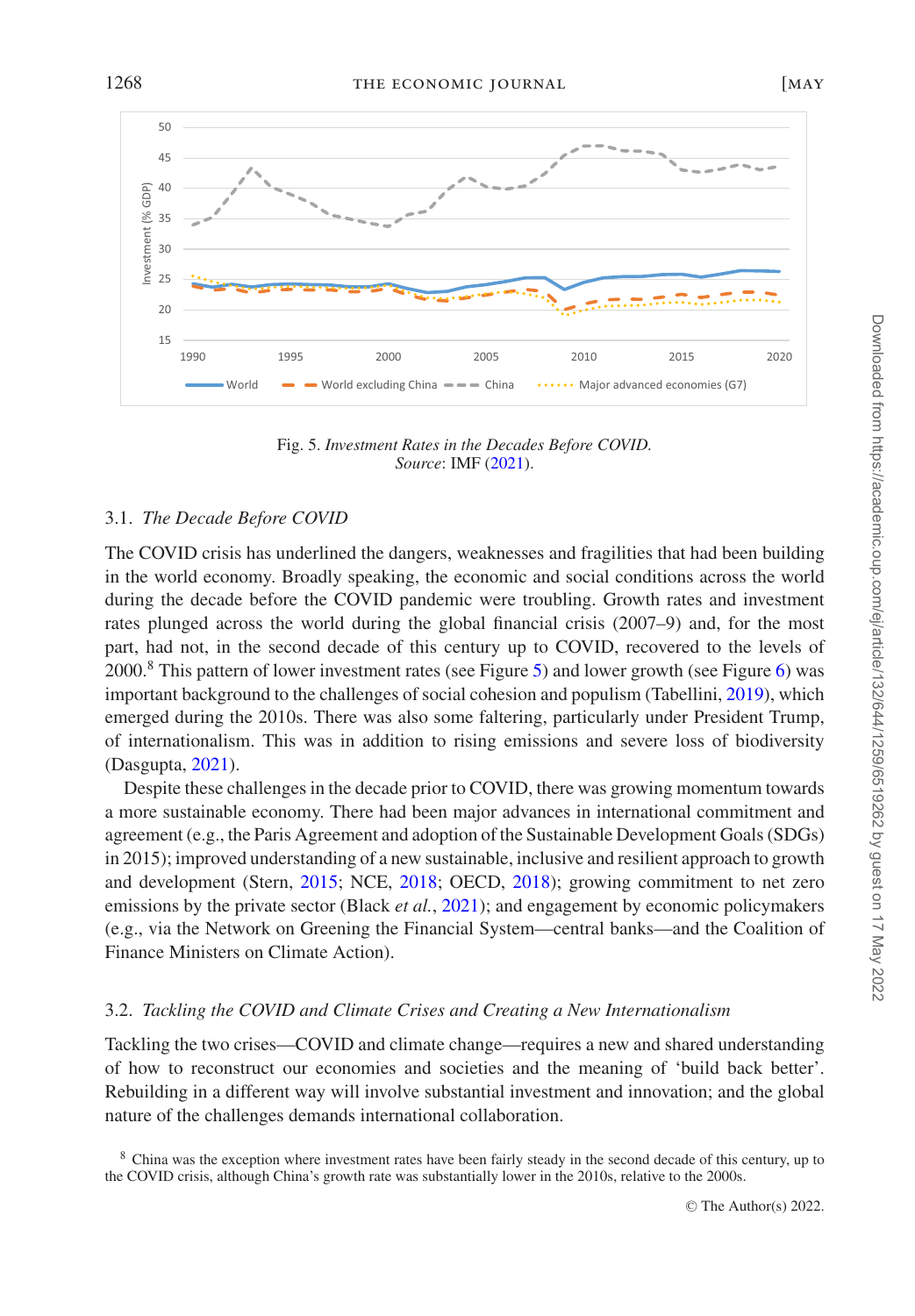<span id="page-10-0"></span>

Fig. 6. *GDP Growth in the Decades Before COVID. Source*: IMF [\(2021\)](#page-28-8).

There have always been arguments for internationalism; in our current circumstances they are extraordinarily powerful. The returns to collaboration in current circumstances can be expressed in terms of four wins. The first is that we have seen sluggish demand in many countries of the world over the last decade. From a macro perspective, planned saving exceeds planned investments and we have very low real interest rates. We need to expand world demand. Expanding demand in countries simultaneously has a much more powerful effect than expanding demand in just one country, because increasing demand in one country spills over to boost demand and employment in others. Second, we have to reset expectations, not only for growth but also for a different kind of growth. If we reset those expectations together around the world, then investors will know that the investments they are considering are of a kind that are going to be in harmony with the movement of demand around the world. A third win is that if there is a shared understanding of the direction of new technologies then we will create increasing returns to scale in production and discovery. We have already seen (see Section [2\)](#page-1-0) that very powerfully in the way in which costs of solar and wind power have been driven down; the same is happening now with batteries; and electric vehicle costs are going to fall very quickly. The overall scale of technology deployment, achieved by acting together, can generate big returns. The fourth win comes from climate and biodiversity being global public goods. If we emit less greenhouse gases in one country, then all other countries gain from that drop in emissions: similarly protecting and regenerating biodiversity benefits us all. Working together is, therefore, of fundamental importance, perhaps now more than any time in history (Stern and Bhattacharya, [2020\)](#page-29-5). The private sector, the multilateral development banks and international financial institutions, and the ministries of finance and the central banks all have central roles.

© The Author(s) 2022.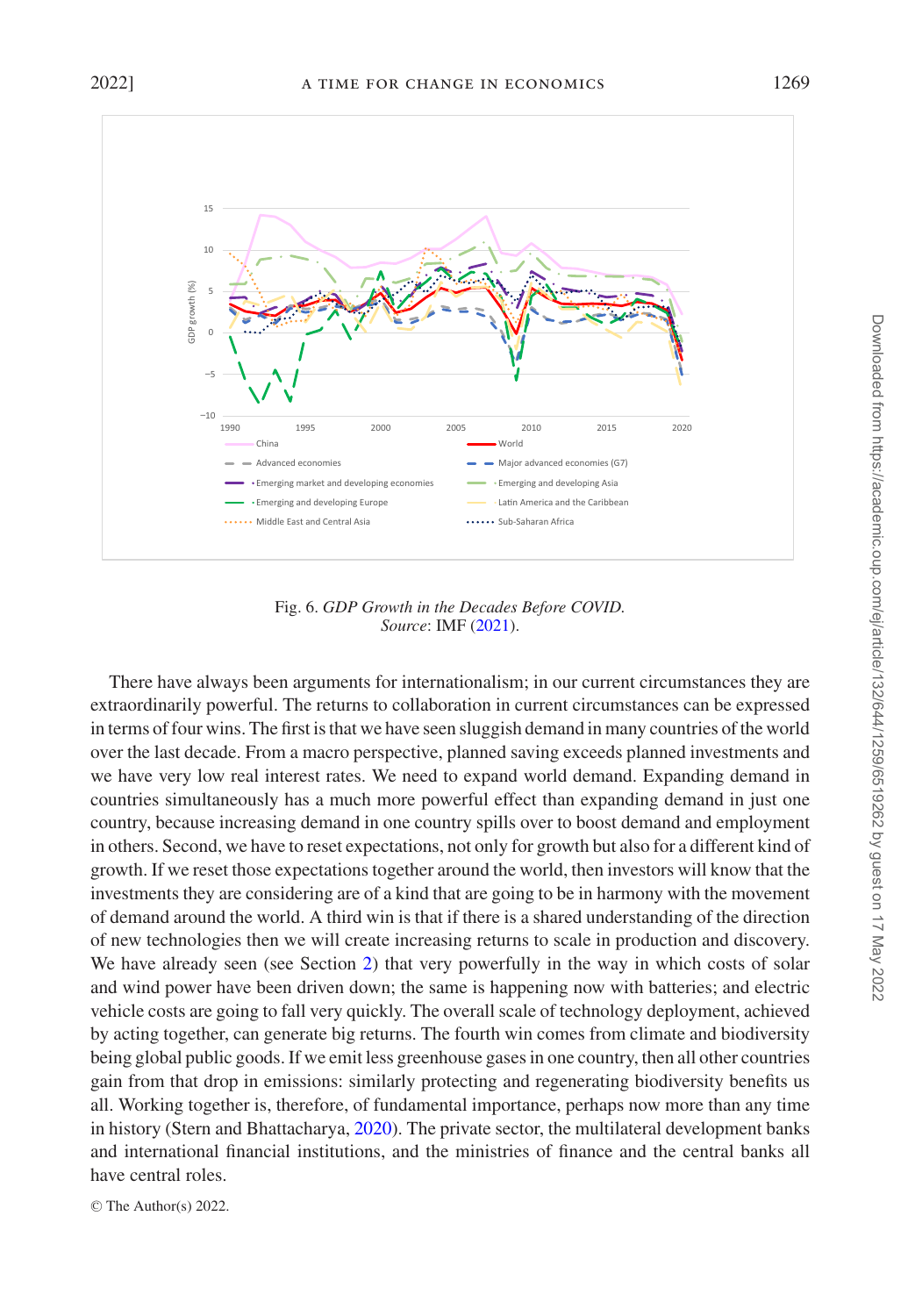## **4. Realising Investment for a Strong and Sustainable Recovery**

#### 4.1. *Investment*

In Section [3,](#page-8-0) I explained why strong, internationally coordinated investment should be at centre stage, right through from recovery from the COVID pandemic to transformational growth and the drive to a net zero economy. What kind of orders of magnitude of investment do we need to make? To bring through the new ways of doing things and the new technologies required, we have to increase investment by around 2–3 percentage points of GDP across the world, relative to the previous decade—more in some places, less in others—as well as change the composition of investment (in China, however, it is not a question of raising investment rates but changing the composition of investment). Many of these new technologies involve pulling capital increases forward, along with investing in different ways. Renewable electricity, for example, requires upfront investment whereas fuel cost savings are realised once the renewable technologies are operational. Importantly, these investments should not be seen narrowly in terms of extra costs from going 'clean'; many of them have substantial returns in terms of greater efficiency, cleaner air, better health and more. But an increase in the investment rate by 2–3 percentage points of GDP is needed to realise these gains, to recover sustainability and to put us on a new path.

This estimate of the magnitude of the necessary boost to global investment can be arrived at from a number of different perspectives. First, for the world excluding China, it would take us back to the level of investment seen three or so decades ago (Figure [5;](#page-9-0) see also IMF, [2021\)](#page-28-8) and help to restore growth rates and productivity improvements. Second, there has been a persistent gap in infrastructure spending in both developed and developing economies, in terms of what is necessary to support growth and development, that has been estimated at 2–3% of global GDP (NCE, [2016;](#page-28-10) Bhattacharya *et al.*, [2019\)](#page-27-10). Third, we can examine the specifics of the needs and significant opportunities for scaling up the sustainable investments necessary to accelerate the transition to a low-carbon and climate-resilient economy, and restore natural capital. These investments are examined and quantified in a number of recent reports (ETC, [2021;](#page-27-3) IEA, [2021b;](#page-28-7) Stern, [2021\)](#page-29-9). These three approaches are not additive, they are different ways of looking at the issue, but they all point to numbers in a similar range.

At the country level, the necessary increase in investment will vary according to level of development and circumstances. For the G7 countries, a 2 percentage point step up in investment, relative to the past decade, would partly reverse earlier declines, driven in part by cuts in public investment. More detail on an investment programme for green recovery and transformational growth, that can be driven by G7 countries, is provided in Stern [\(2021\)](#page-29-9). For many emerging market and developing countries (EMDEs), the necessary increase in investment will likely be higher than 2 percentage points, given the range of investments, particularly around infrastructure, required to meet development goals. More detail on the magnitude and types of investment needed in EMDEs other than China, and a strategy for financing those investments, is provided in Bhattacharya [\(2022\)](#page-27-11). For China, as noted, the main challenge will be to change the composition rather than the level of investment.

Such an investment programme could overcome the secular stagnation that has been experienced around the world over the last decade or so. From a basic Keynesian macro perspective, this was associated with planned investment being too small in relation to planned saving. The obvious solution, then, is to increase planned investment, in the light of the urgent requirements we have described. From this perspective, we can overcome secular stagnation by investing in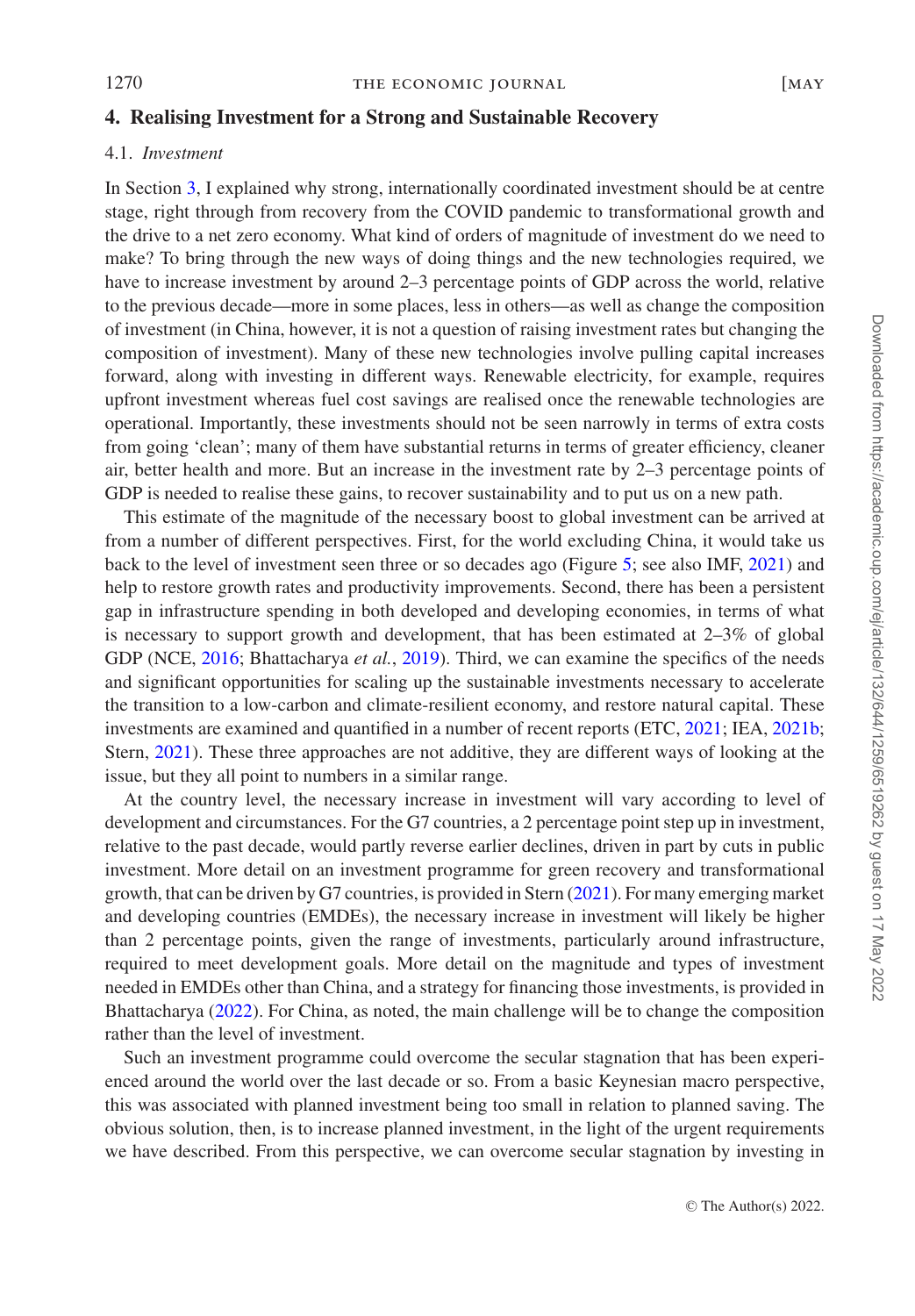new, and environmentally necessary, ways of doing things, thereby not only restoring demand but also charting a much more attractive form of growth.

## 4.2. *Policy*

These increases in investment will require strong policy and a positive investment climate, including the functioning of relevant governmental institutions. Further, the many relevant market failures (see Section [7\)](#page-20-0) and the urgency of change indicate the necessity of a whole range of policy instruments. Carbon pricing will be important, but alone it will not be enough. Complementary policies, including city design, regulation and standards, and investments in R&D, will also be needed.

Investment seeks returns over the medium and long term and requires clear and credible signals. However, circumstances change and learning occurs, and that means policy will be revised; but it should occur in ways that are 'predictably flexible'. Thus, policy revisions, as lessons are learned, systems change and technologies advance, must be carried through in ways that people understand, and which can be anticipated. For example, it can be announced that an emerging technology will be supported initially but as it moves out, or 'diffuses', into the productive world, or as the cost of the new technology falls, its supporting subsidy will be reduced. Predictable flexibility has been a principle of monetary policy for some time, but it should be applied across the board; otherwise confidence in policy is undermined, policy risk is seen as pervasive, and investment is discouraged. Government-induced policy risk is one of the major deterrents to investment worldwide, particularly around infrastructure (World Bank, [2004;](#page-30-0) WEF, [2014;](#page-30-1) Baker *et al.*, [2015;](#page-27-12) OECD, [2015;](#page-29-10) World Bank, [2020;](#page-30-2) World Bank, [2021\)](#page-30-3).

#### 4.3. *Finance*

Investment and innovation inevitably involve a certain amount of risk. Strong and rapid increases in investment might be seen as particularly risky, especially around infrastructure where early stage risk can be severe and the reliability of long-term revenue streams can be problematic. The necessary investment can be realised only with the right kind and cost of finance, on the right scale, in the right place, at the right time, which can help reduce, share and manage risk. Across the world there is great investment potential and aggregate savings are strong. But there are important difficulties in turning opportunities into real investment programmes; good policies and social institutions are of basic importance.

Further, getting the right kind of finance, in the right place, at the right time is not easy. Mobilising private sector finance, at scale, will be critical. But there will also be a need for development finance and concessional finance to support the activities that do not quickly generate strong revenue streams or have high risks. The international financial institutions, especially the multilateral development banks, and including the IMF, have a crucial role to play. This is a moment—with the crises of COVID and climate, the criticality of raising investment, the centrality of rapid change, and the importance of internationalism—to expand and strengthen our international financial institutions. In doing so, we should expect them to ramp up their support for fostering and developing investment programmes, expand their finance for investment, and expect them to ramp up and reorient their activities towards sustainability. It would be a 'grand bargain' with great potential rewards for the world.<sup>9</sup>

<sup>9</sup> For more on these issues, see Stern  $(2021)$  and Bhattacharya  $(2022)$ .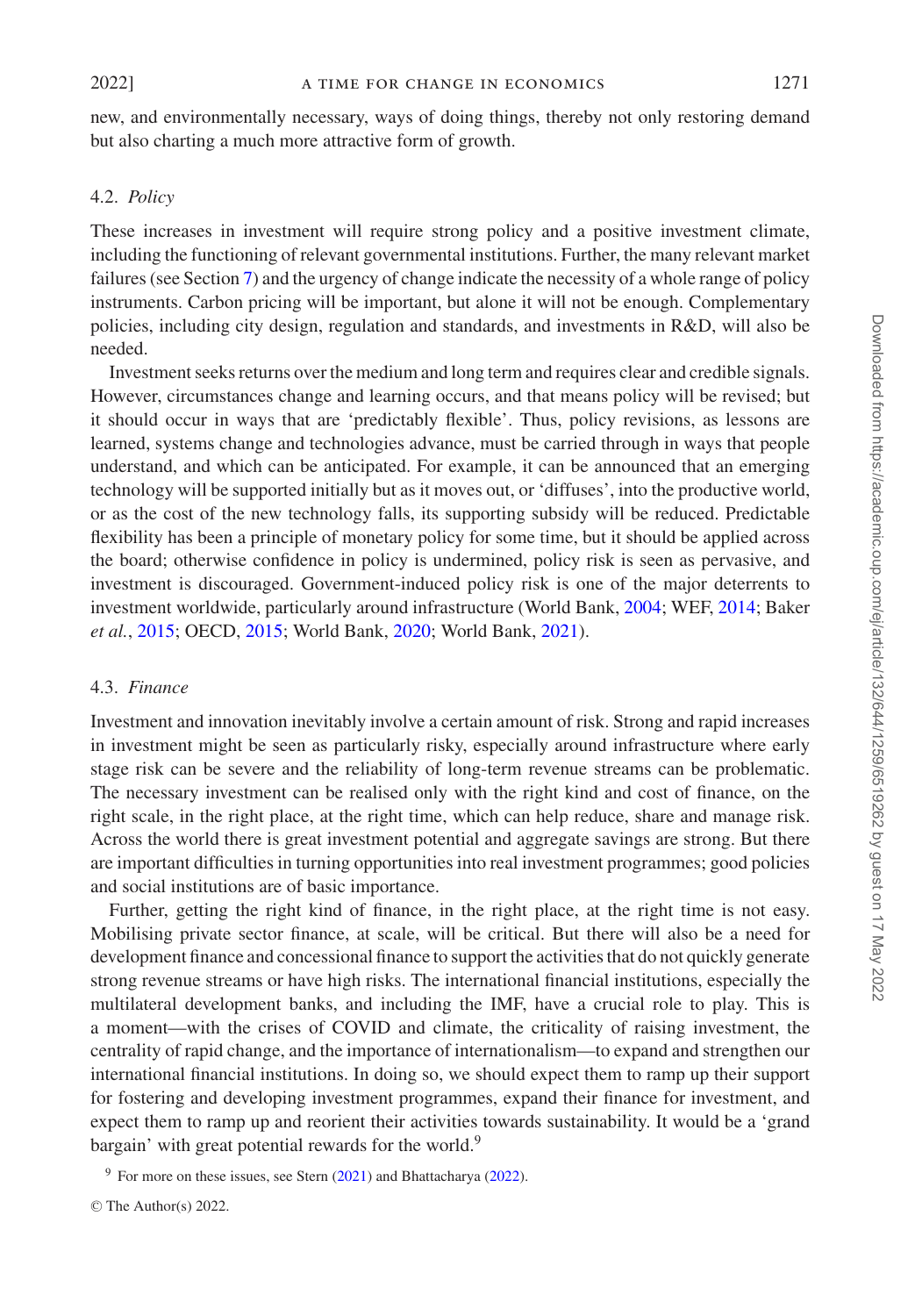## **5. What We Have Learned Since the Stern Review**

In the light of the policy analyses and arguments set out above, it is interesting to ask how issues and understanding have moved on since the publication of *The Economics of Climate Change: The Stern Review* (Stern, [2006\)](#page-29-2) in October 2006. Fifteen years on, the review's core finding—that the costs of inaction on climate change are much greater than the costs of action—which was compelling then, in my view, is now still stronger. First, the *science* is ever more worrying. Greenhouse gas emissions have continued to rise. There is evidence that the impacts of climate change are happening faster and with greater intensity than expected. We can see ever more clearly that there are significant risks of major areas in the world, with currently large populations, becoming unliveable; thus the risks of mass migration and conflict look increasingly severe. Each IPCC report over the last three decades has looked more worrying. The IPCC [2018](#page-28-11) report showed how much more dangerous 2◦C of warming would be than 1.5◦C. And the Sixth Assessment Report of the IPCC on the physical science, published in August 2021, paints a still more difficult picture; time is running out for strong and decisive action if we are to hold temperature increases to 1.5◦C.

Second, clean energy *technologies* have been developing at pace, with costs falling further and faster than expected. Any reasonable estimate of the costs of inaction would be still higher and the costs of action lower than in 2006.

Third, the *politics*, have sometimes moved forward strongly (e.g., UNFCCC, COP21, Paris Agreement in 2015) and sometimes backwards (e.g., the election of Presidents Trump and Bolsonaro). The global financial crises of 2008 and 2010 reduced 'bandwidth' for climate change. More recently there have been strong positives politically, for example, China's commitment to carbon neutrality by 2060, the intensification of action in the European Union and in the United States following the election of President Biden. The private sector has started to engage strongly. And COP26 in Glasgow in November 2021 was a significant step forward.

Fourth, *analytically* our understanding and focus have moved to emphasise still more strongly the dynamics of change (Acemoglu *et al.*, [2012;](#page-26-0) Aghion *et al.*, [2016;](#page-27-13) Van der Meijden and Smulders, [2017;](#page-29-11) Systemiq, [2020;](#page-29-3) Ives *et al.*, [2021\)](#page-28-3). We can now point to new and much more attractive paths or models of development than were followed in the past. We can look to a new story of growth, indeed the drive to net zero can be the sustainable, inclusive and resilient growth story of the twenty-first century. The deeper understanding of the problem, in terms of dynamics of development and of the nature and breadth of potential benefits, implies that we have to deepen our economic analysis. This is the subject of Part II of this paper.

## **Part II**

# **6. How Economics Must Change**

An assessment of what the current situation demands of us, particularly for this decade, in terms of action was set out in Part I. That requires changing our ways of producing and consuming, rapidly and fundamentally, and creating the investment, innovation, sets of policies, and the finance that could foster and support the change. How can we bring our economics to bear in a way that informs those very real and urgent problems? How can we use economic analysis to tell us as much as it possibly can about why to do this, how to do this, and the methods and policy instruments we should use? In this section I will focus, in terms of broad analytical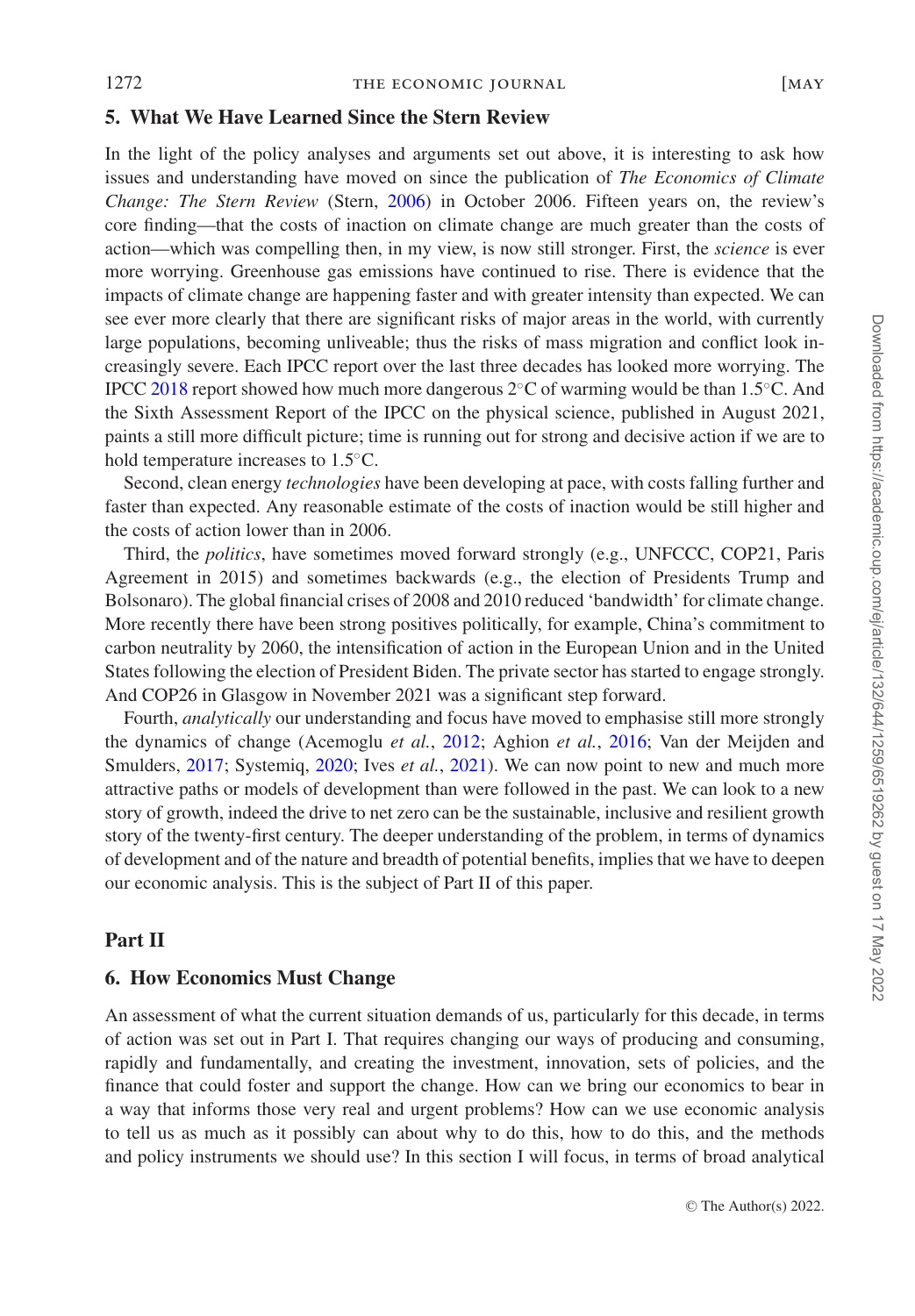approaches, on where we are in the economics discipline on climate change and argue that it is time for change in the economics of climate change and, in some respects, economics generally. In Section 7, I will argue that our subject does have much to offer in applying our existing tools and in developing new perspectives and analyses, but we must be innovative and, as a profession, engage much more strongly on this, the biggest issue of our times.

#### 6.1. *Some History of the Economics of Climate Change*

A natural starting point is the important set of insights of economists Alfred Marshall and Arthur Pigou. At the end of the nineteenth century, Marshall (Marshall, [1890\)](#page-28-12) drew attention to the potential difference between marginal private cost and marginal social cost. Thirty years later, Pigou (Pigou, [1920\)](#page-29-12) argued for a tax, equal to the difference between the marginal private cost and the marginal social cost, to correct for an externality, where that is the source of the difference.<sup>10</sup>

Around 60 or 70 years ago, Ronald Coase began considering these concepts in a different way, emphasising institutional arrangements (Coase, [1960\)](#page-27-14). He spoke of allocating property rights and establishing markets so that there could be trade in externalities. James Meade—his work *Trade and Welfare* (Meade, [1955\)](#page-28-13) was a landmark—also wrote very insightfully about the theory of externalities, including integrating externalities into the theory of reform, bringing in distributional issues and looking at general equilibrium in multi-good models. Coming forward further, and looking at applications 30 or so years ago, David Pearce, for example, was writing *Blueprint for a Green Economy*, emphasising how the Pigouvian idea could be implemented (Pearce *et al.*, [1989\)](#page-29-13).

This is all a very important and valuable part of our intellectual history in economics. Then climate change came along with an explicit and very large problem. The IPCC was established, as a result of initiatives from scientists, in 1988, and climate change started to become a more active subject in discussions of policy. There was growing recognition that climate change could be disruptive, but at that time the common belief was that our emissions of greenhouse gases would cause only small perturbations at some point in the future. The modelling of climate change began with Bill Nordhaus's important and admirable paper 'To Slow or Not to Slow?', published in the *Economic Journal* in 1991 (Nordhaus, [1991\)](#page-28-14) and Bill Cline published his book *The Economics of Global Warming* in 1992 (Cline, [1992\)](#page-27-15). Nordhaus's question, recognising that there could be potential dangers from climate change and that emissions arose from activities around producing and consuming, was 'should we grow a little less fast than we might have envisaged before we thought about climate change?'. He proceeded in a sensible way, taking an emerging problem and applying the standard tools of economics: first the Pigouvian story of marginal social costs, marginal private costs, and taxing for the externality; second on growth, he used the framework of a standard exogenous growth model and considered the impact of climate change largely in terms of small perturbations around the underlying growth path(s). That was a sensible and valuable early contribution for the economics of climate change.

Over the following 10–15 years, it became more and more clear that climate change is not a marginal problem. We are dealing with a challenge involving huge potential disruptions. Further, rising to that challenge requires very radical changes in our production systems and ways of consuming. This challenge cannot sensibly be examined by simply picking up a fairly standard underlying model of exogenous growth and, within that model, portraying climate change in terms

<sup>&</sup>lt;sup>10</sup> There could be other sources, such as monopoly power, missing markets, asymmetric markets, market failures in other markets, and so on.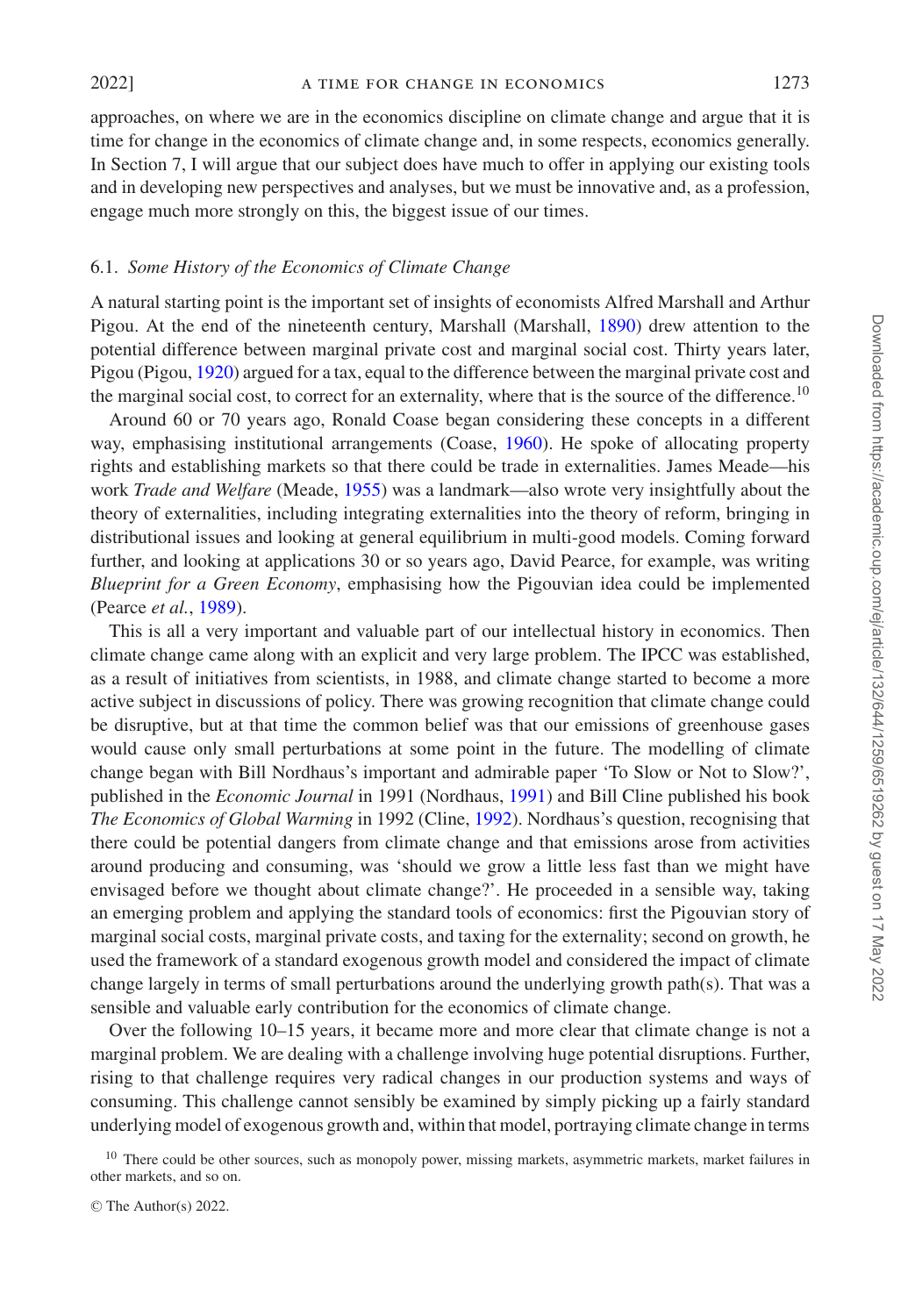1274 **THE ECONOMIC JOURNAL** [MAY

of marginal damages of just a few percent of GDP. Nordhaus's DICE model (dynamic integrated model of climate and the economy) launched a major literature on integrated assessment models (IAMs), which integrate economy and climate with similar approaches to that of DICE. Their scope has been expanded, but the basic underlying features of optimisation of explicit, calibrated social welfare functions, of underlying exogenous growth and of aggregation (usually to one good) impose severe limitation on their ability to illuminate *two basic questions*. The first is how to approach analytically the challenge of managing immense risk, which could involve loss of life on a massive scale. The second is how to chart and guide a response to this challenge which will involve fundamental structural change across a whole complex economy. These two issues are at the core of economic policy on climate. The basic structure of IAMs, I shall argue, even with the many advances and mutations that have been offered, is not of a form which can tackle these two questions in any satisfactory way.

There is a problem in the profession, which goes beyond the way IAMs are structured and specified, associated with an inability or unwillingness to move much beyond the static Pigouvian or twentieth-century approach to externalities in analysing the challenges of climate change. Many discussions of policy suggest that 'economic theory says' that policy should be overwhelmingly about a carbon price. A carbon price should indeed be at centre stage, but we need so much more in terms of policy and perspectives, and understanding of the issues. However, we must be clear that the suggestion that 'theory says' that the carbon price is the most effective route is simply wrong and involves a number of mistakes.

The first mistake is the failure to incorporate a whole collection of market failures and market absences which are of great relevance and are beyond the greenhouse gas externality (see Section [7\)](#page-20-0). The second is that under the temperature target or guard-rail approach (see Subsection [2.1\)](#page-1-1), the choice of carbon prices is focused on its role, in combination with other policies, in incentivising paths which achieve the overall target (such as net zero emissions by mid-century to fit with the temperature target) with as much economic advantage as possible. Such prices are not simply the marginal social cost as in Pigou (see discussion of Stern–Stiglitz Commission below, this section). Third, where the risks of moving too slowly are potentially very large and there are increasing returns to scale, fixed costs and uncertainties in key industries, then standards and regulations can help reduce uncertainty and bring down costs (e.g., Weitzman, [1974\)](#page-30-4). Fourth, many consumers, producers, cities, and countries, recognise the obligation to act, and are not blinkered, narrow optimisers with a view of utility focused only on their own consumption. Fifth, much of the challenge of action is how to promote collaboration and act together. This poses a whole set of important questions around institutions and actions for mutual support. Putting all this together constitutes a major analytical and practical challenge concerning risk, values, dynamics and collaboration, and the narrow Pigouvian model of the one greenhouse gases (GHG) market failure, useful though it is, is very far from the whole story.

#### 6.2. *Some Problems with IAMs*

<span id="page-15-0"></span>To explain my argument concerning the failures of IAMs in relation to the *two basic questions* highlighted above, I will set out, in broad terms, some of the basic structure and specifications in standard IAMs. There is an underlying one-good growth model where emissions depend on output, where accumulated emissions cause temperature increase and climate change, and where emissions can be reduced by incurring costs. However, much of this literature, which has dominated so much work on the economics of climate change, has been misleading and biased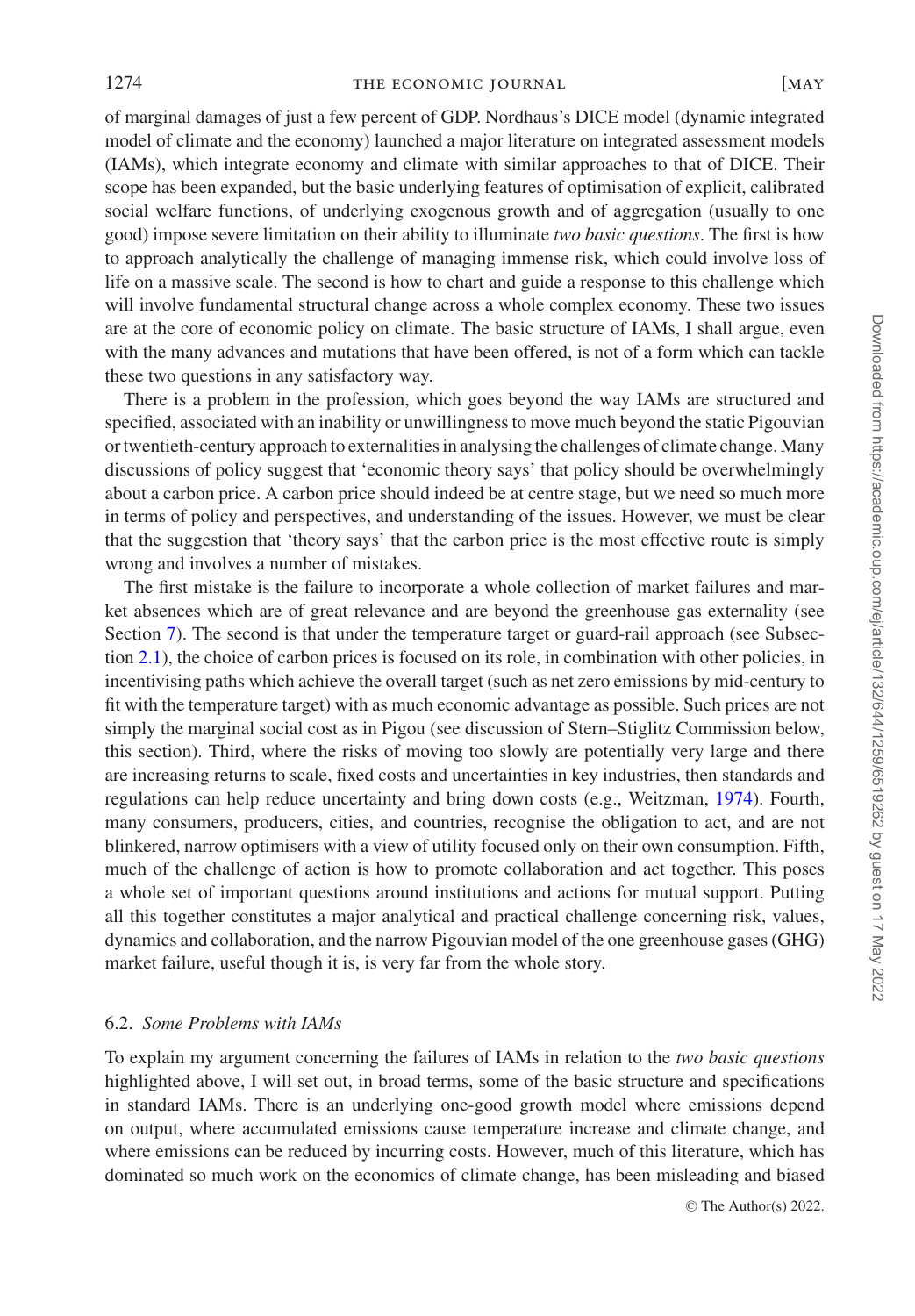against strong action, because climate damage specifications are implausibly low and costs of action both implausibly high and subject to diminishing returns. For example, a recent version of the DICE model estimates losses of 8.5% of current GDP at a global temperature rise of 6◦C (Nordhaus, [2017\)](#page-28-15). If this were plausible, there would be little cause for concern about climate change because 6◦C of warming will not be reached, even with bad luck, probably for over 100 years, by which point, with a modest amount of economic growth, losing less than 10 percentage points of GDP would be of minor significance in relation to GDP which had more than doubled (at say an underlying growth rate of 1% per annum). But a  $6^{\circ}$ C temperature rise would likely be deeply dangerous, indeed existential for hundreds of millions, or billions, of people. It could be a world that could support a far lower population, and we could see deaths on a huge scale, migration of billions of people, and severe conflicts around the world, as large areas, many densely populated currently, became more or less uninhabitable as a result of submersion, desertification, storm surge and extreme weather events, or because the heat was so intense for extended periods that humans could not survive outdoors. It is profoundly implausible that numbers around 10% of GDP offer a sensible description of the kind of disruption and catastrophe that 6◦C of warming could cause. We cannot be sure of the probabilities of different scales of catastrophe, but it would seem deeply unwise, indeed reckless, to assume that catastrophe of immense proportions would not be associated with temperature increases of this magnitude.

Most standard IAMs also embody diminishing returns to scale and increasing marginal costs of action to reduce emissions, plus modest rates of technical progress (relative to those experienced in the last decade or so). These features are very problematic because we have already seen how important increasing returns to scale and very rapid change in technology are in this context. Costs of solar power and LEDs have plummeted as the world has scaled up investment and innovation in cleaner technologies (as we saw in Section [2\)](#page-1-0). The same is happening with batteries and electric vehicles, and is likely to happen with hydrogen. By embodying diminishing returns and modest technical progress, the IAMs systematically overstate the costs of climate action. Further, they distort the theory of policy which is much more complex when we have increasing returns to scale; particularly in the context of risk. Standard optimising policy models which focus on 'marginal cost equals marginal benefit' are far more tractable with diminishing returns and increasing marginal costs to action. By choosing model assumptions primarily for tractability and convenience, and which badly distort, or indeed omit, the key issues, we risk severely undermining the ability of the policy analysis to make a relevant contribution to the discussion at issue.

Some of the flaws and biases described above and embodied in the standard IAMs can be mitigated with different assumptions, and there have been some valuable and relevant contributions in the literature. This is not the place for a literature review but some relevant and useful references to elaborations of IAMs are given in the footnote.<sup>11</sup>

 $11$  Dietz and Stern [\(2015\)](#page-27-16) show that if the DICE model is modified to take more strongly into account three essential elements of the climate problem—the endogeneity of growth, the convexity of damage and climate risk—optimal policy comprises strong controls. Hänsel et al. [\(2020\)](#page-28-16) show that adjusting the parameters of DICE, to reflect the latest findings on economic damage functions, some of the latest climate science and a broad range of expert recommendations on the pure rate of time preference and the elasticity of marginal utility, as elicited by Drupp *et al.* [\(2018\)](#page-27-17), brings the economically 'optimal' climate policy path in line with UN climate goals. Schumacher [\(2018\)](#page-29-14) has demonstrated how equity weighting can lead to significantly higher global damages from climate change than those reported by unmodified IAMs Moore and Diaz [\(2015\)](#page-28-17) show that implementing temperature effects on GDP growth rates in DICE results in optimal climate policy that stabilises global temperature change below 2◦C. Explicit modelling of adaptation in IAMs shows that joint implementation of mitigation and adaptation is welfare improving (De Bruin *et al.*, [2009;](#page-27-18) Bosello *et al.*, [2010\)](#page-27-19). Work by Carleton and Hsiang [\(2016\)](#page-27-20), Ciscar *et al.* [\(2019\)](#page-27-21) and others feed into better calibration of damage functions. Climate and

Downloaded from https://academic.oup.com/ej/article/132/644/1259/6519262 by guest on 17 May 2022 Downloaded from https://academic.oup.com/ej/article/132/644/1259/6519262 by guest on 17 May 2022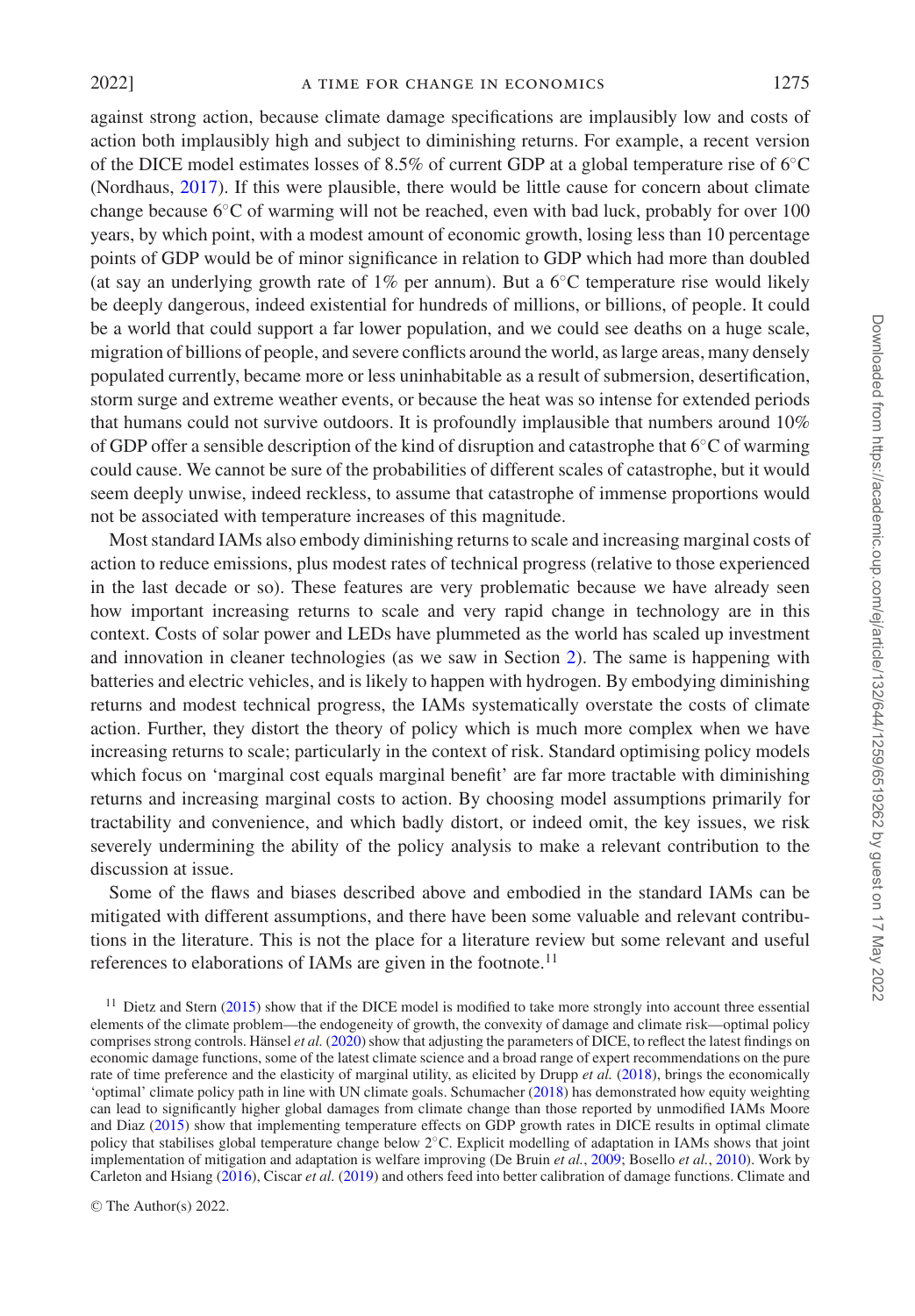However, and this point is crucial, there are deep problems with the general approach of maximising a social welfare function, in particular based on expected utility, in the presence of extreme risk; problems which cannot plausibly be corrected by adjusting functions and parameters within that framework. The stakes we are playing for with respect to climate change are absolutely immense. The challenges of immense risk to life itself for many, point towards the need for alternative strategies for building theories and models. Impacts which can involve deaths of billions are not easily captured in the standard social welfare functions, which are used in most IAMs (and more broadly), involving aggregation of individual utility functions. Indeed, as Weitzman argued (Weitzman, [2009,](#page-30-5) [2012\)](#page-30-6) standard approaches quickly run into problems of utility functions going to minus infinity. There can be arbitrary 'fixes', for example, by putting bounds on utility. But model outcomes would be extremely sensitive to such bounds, for which the empirical and ethical foundations would be very shaky. These problems constitute an indication that the model has lost touch with the issues at hand.

Just as with the social welfare function aspect of IAMs, there is a set of deep questions on the production side of the modelling. The policy challenge, as we have seen, involves generating rapid and major change in key complex systems, including energy, transport, cities and land, over a very short period. Simple 'cost' functions for emissions reductions, even if made more realistic, do not get to grips with the real policy challenges of how to make these changes. IAMs generally embody simple equilibrium on the production side. The problems of rapid change, dislocation, increasing returns, system change, and rapid innovation that are of the essence here are therefore very hard to capture in standard IAMs. We cannot expect one simplistic equilibrium framework to get to grips with the range of issues at the core of the challenges of transformation. We are likely to need a collection of modelling approaches and analyses. The IAMs could be one of these, but they should not be the central method for all the reasons advanced in this paper.

In Stern and Stiglitz [\(2022\)](#page-29-15) we further develop these and other criticisms of the IAMs and conclude that the standard IAMs do not provide a framework suitable for the design and evaluation of the broad collection of policies required for the necessary transformation of our economies. In that paper, our criticisms of IAMs are presented under three categories:

- *A*) Those problems that IAMs cannot address, and for which alternative approaches are necessary:
	- (*i*) the assumption of deep uncertainty, where the outcomes which (with associated probabilities) cannot be fully described;
	- (*ii*) the failure to deal with extreme risk (different from deep uncertainty–fat tailed distributions involving catastrophic outcomes), as Weitzman has emphasised (Weitzman, [2009\)](#page-30-5), where expected utilities may not be defined (as highlighted above);
	- (*iii*) endogenous preferences, where welfare functions of the standard kind, based on fixed utility functions, are not defined.
- *B*) Those problems where there has been some—in some cases, considerable—progress (a more extensive discussion of some of this literature is provided in Stern and Stiglitz, [2022\)](#page-29-15), but which require deeper treatment if the results of IAMs are to carry weight in policy discussion:
	- (*i*) intragenerational distribution, vested interests and political economy;

social tipping points have been incorporated into IAMs (see e.g., Cai *et al.*, [2016;](#page-27-22) Grubler *et al.*, [2018;](#page-28-18) Yumashev *et al.*, [2019\)](#page-30-7). Completely different approaches to IAMs are under development, e.g., analytical IAMs (Hassler and Krusell, [2012;](#page-28-19) Golosov *et al.*, [2014;](#page-28-20) Rezai and Van der Ploeg, [2016;](#page-29-16) Iverson and Karp, [2017;](#page-28-21) Karp, [2017;](#page-28-22) Gerlagh and Liski, [2018a](#page-27-23)[,b;](#page-27-24) Hassler *et al.*, [2018;](#page-28-23) Traeger, [2018\)](#page-29-17) and agent-based IAMs (Lamperti *et al.*, [2018;](#page-28-24) Czupryna *et al.*, [2020\)](#page-27-25).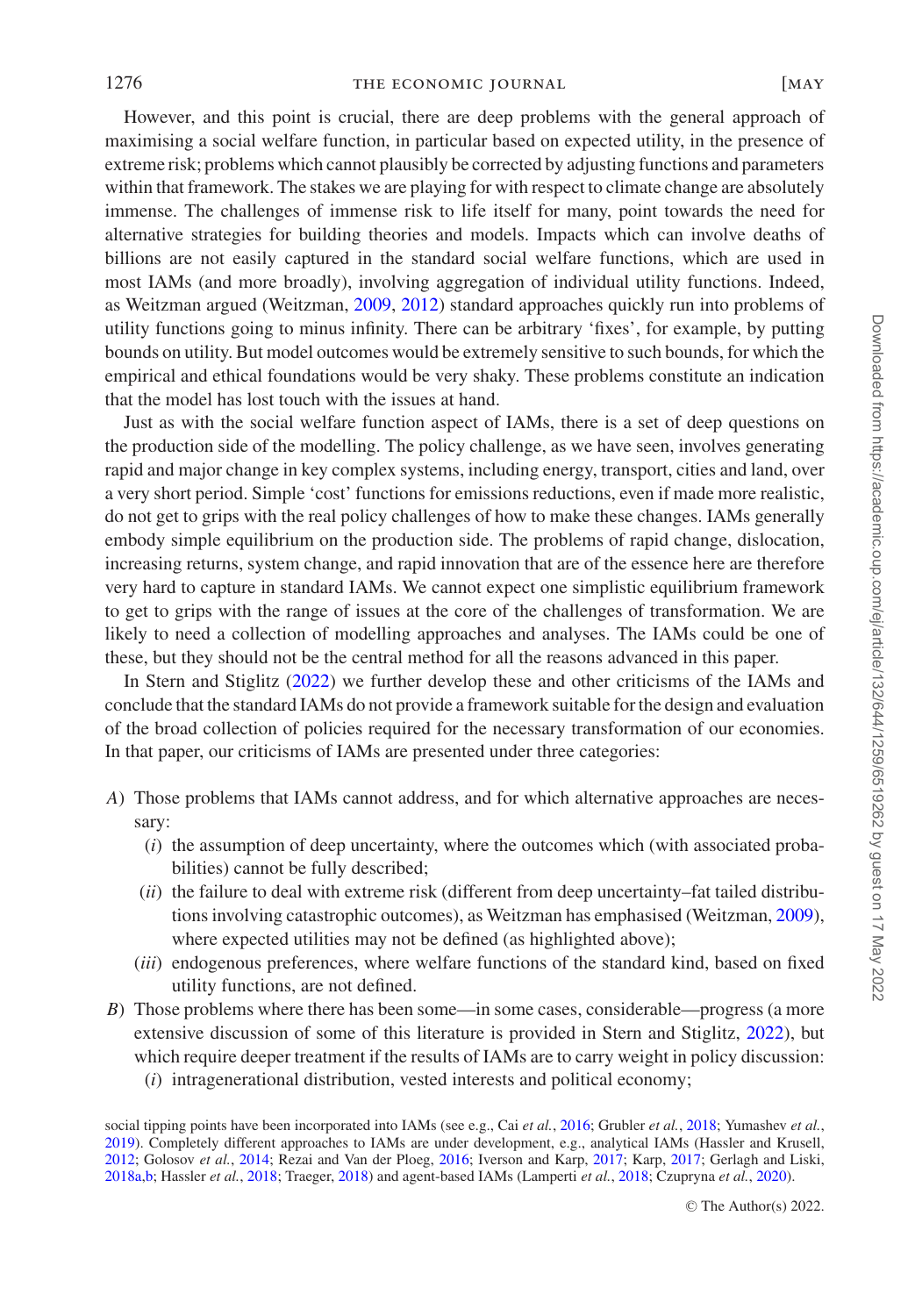- - (*ii*) climate damage functions, where impacts can be immense, and there are large irreversibilites (the importance of which is limited in the absence of uncertainty), nonlinearities, and complex feedback effects, giving rise to tipping points.
- *C*) Those problems that IAMs could perhaps in principle address, but with extreme difficulty, and which would transform the nature of the modelling—they typically have not been addressed. Many of these problems relate to a flawed description of the underlying economy. And these flaws carry powerful biases in the results. If the underlying descriptive model is flawed, $12$ normative analyses based on that model are an unreliable guide for interventions. These flaws include:
	- (*i*) The assumption, that there are no limitations in government ability to redistribute incomes and, effectively, that the government, in fact, has actually done so, indeed optimally in relation to the social welfare function.
	- (*ii*) Ignoring multiple and major market failures, beyond the greenhouse gas externality. These failures can give rise to discouragement or distortion of investment and innovation, transition risks, dislocation, and adjustment costs. Their recognition points to the employment of a wider range of instruments (see next section).
	- (*iii*) Failing to consider the major systemic changes that would be necessary and adopting a narrow focus on marginal analysis.
	- (*iv*) A narrow, simplistic and conservative approach to technological change. This is an area in which markets are never optimal, and in this context of transformational change the deficiencies in simplistic 'market solutions' are amplified by possibilities of increasing returns to scale in both action and discovery, and for which path dependency is crucial.

These failures of the standard approach embodied in IAMs led us to argue, see Subsection [2.1,](#page-1-1) that the sensible, consequentialist approach to such immense risk and the need for radical change is to put in place targets or guard rails (e.g., temperature increase of  $1.5\degree$ C) and then examine how best to manage the transitions necessary to keep within them. This was the approach taken within the Paris Agreement in 2015 (UNFCCC, COP21).

How we aggregate disparate preferences and beliefs has been a long-standing question in economics and political science (see Arrow, [1951\)](#page-27-26). But, as noted in Subsection [2.1,](#page-1-1) the consensus across more than 190 countries embodied in the Paris 2015 UNFCCC agreement did not require full agreement on the utility function to be maximised, the correct damage function, discounting or the probabilities of outcomes. Instead, as it became clear, and broadly accepted, that with temperature rise over 2◦C there was a significant probability of extremely bad outcomes, and that those outcomes could be avoided at moderate costs, there emerged consensus that we should act strongly to try to avoid them. The collective understanding that significant reductions in the immense potential risk can be achieved if temperature rise is kept well below 2◦C, and in particular below 1.5◦C, is based on findings from the physical science of climate change (e.g., IPCC, [2018\)](#page-28-11). It should be noted that it is this understanding that has led the international community to focus on achieving net zero emissions by around 2050, not the recommendations of economists based on  $IAMs$ <sup>13</sup>

<sup>&</sup>lt;sup>12</sup> Of course all models are simplifications but to quote Dani Rodrik [\(2015,](#page-29-18) p.213), 'Unrealistic assumptions are ok; unrealistic critical assumptions are not ok'.

<sup>&</sup>lt;sup>13</sup> From a dynamic programming perspective we could suggest that a state of affairs which implies that temperatures above 1.5<sup>°</sup>C are likely, is associated with a state valuation function which is at or beyond a cliff edge of minus infinity.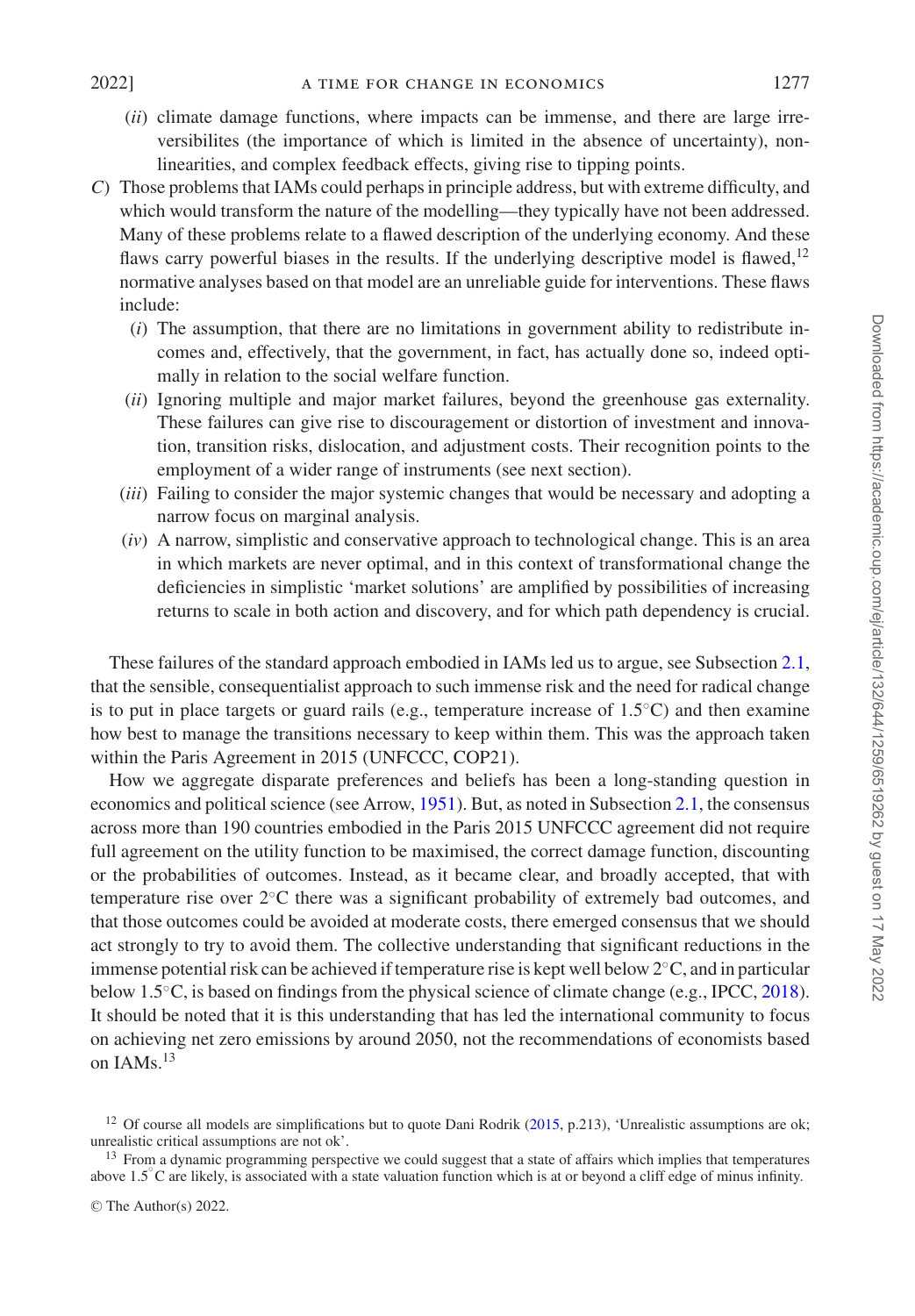1278 THE ECONOMIC JOURNAL [MAY

The Stern–Stiglitz Commission looked at the implementation of a target-based approach, in that it examined price profiles of carbon that could lead, over time, using markets and a range of government climate interventions, to achievement of the goals of the Paris Agreement. The 2017 report of the commission suggested  $CO<sub>2</sub>$  prices of \$50–100 per tonne for 2030 (Stern and Stiglitz,  $2017$ ).<sup>14</sup> These are prices which guide production decisions rather than prices based on marginal damages. In simple, perfectly competitive models which are fully optimised, the prices to guide production would be equal to marginal damages. But we are in a world with many market imperfections, with major risks, basic distributional challenges, requiring fundamental systemic change, and where optimisation is difficult to define, let alone achieve. Thus, such equality cannot plausibly be assumed to be a general feature of appropriate policy. As Stern–Stiglitz emphasise (and see Section [7\)](#page-20-0), the kind of change we require will need a whole range of complementary policies if it is to deliver the necessary change in a satisfactory way.

## 6.3. *Discounting*

A further challenge for the economics of climate change, that is not just an issue for the IAMs, but which arises as a key question in formulating approaches to major, intertemporal problems, is discounting. The discussion of discounting around climate change has been, in my view, somewhat weak and often not well founded in basic theory. It is important to focus on discounting, which concerns the relative valuation of future costs, benefits and lives, relative to now. Unfortunately, economists (and others) leap too quickly to 'discount rates', which constitute a derived concept within discounting rather than the central notion.

In this context, the important concept to consider in discounting is the social discount factor. To keep things simple let us suppose that we have chosen a unit of account and that we define the social discount factor,  $\lambda$ , as the relative social evaluation of an extra unit of account (e.g., consumption) in the future, relative to an extra unit now. In economics we generally use relative prices, here shadow prices, to guide choices, decisions or trade-offs. The social discount factor corresponds to this idea. The proportional rate of fall of the social discount factor is the social discount rate.

We can illustrate the applications of this basic approach and concept, in a simple aggregative framework without uncertainty, and where social welfare is defined as an integral of discounted utilities over time (essentially one consumer or with 'optimal' unconstrained intragenerational distribution). The social discount factor,  $\lambda$ , can then be described by

$$
\lambda = u'(c)e^{-\delta t},
$$

and the social discount rate  $\left(-\lambda/\lambda\right)$  by the Ramsey equation,

$$
-\dot{\lambda}/\lambda = \eta g + \delta,
$$

where social utility,  $u(c)$ , is a function of consumption,  $\eta$  is the elasticity of social marginal utility with respect to consumption,  $g$  is the growth rate of consumption and  $\delta$  is the pure-time discount rate. The definition of pure-time discounting is the attaching of a lower weight to individuals and

<sup>&</sup>lt;sup>14</sup> A related approach is taken by Kaufman *et al.* [\(2020\)](#page-28-25), who estimate the  $CO<sub>2</sub>$  prices needed in the near term for consistency with a net zero CO<sub>2</sub> emissions by 2050 target. They arrive at estimates, in their model based on marginal damages, of US\$34–US\$64 per tonne in 2025 and US\$77–US\$124 in 2030. The IMF have proposed \$75 per tonne by 2030 (IMF, [2019\)](#page-28-26). More recent work looks at the possibilities of price differentials across different countries (IMF/OECD, [2021\)](#page-28-27).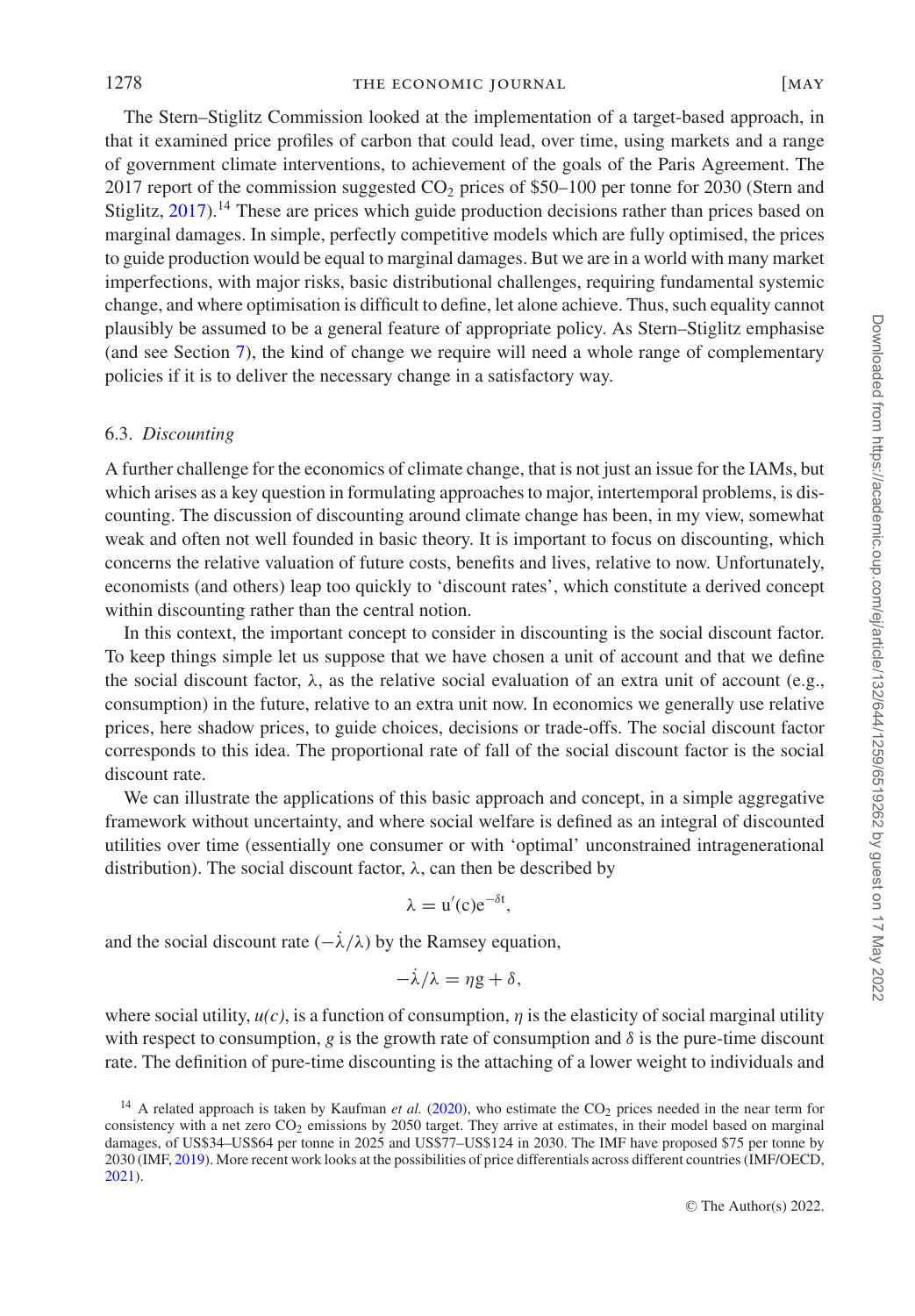their associated utility simply because they occur in the future; it is the discounting of individuals or utilities because they occur later (and not because of any assumption about consumption levels). Here  $e^{-\delta t}$  is the social discount factor and δ is the pure-time discount rate. Pure-time discounting is essentially discrimination by date of birth.

Other than the possibility of extinction (for example, from an asteroid crashing into the earth), which is something that you can, at least in principle, build directly into the analysis, there is no serious ethical argument in favour of pure-time discounting (see Stern, [2015,](#page-29-7) chs 5 and 6, for an extended discussion of the issues and key references; also the pair of articles in the *Journal of Economics and Philosophy*, Stern, [2014a,](#page-29-20)[b\)](#page-29-21).<sup>15,16</sup>

It is the social discount factor,  $\lambda$ , the relative shadow price, that is the important concept to focus on. The essence of intertemporal valuation is embodied, on the margin, by this relative shadow price. Under most, or many at least, systems of value, how much you judge the value of units of consumption or income in the future, relative to now, depends on how well off you think those in the future will be then. That is *endogenous* because how well off they will be depends on what we do now. This relative shadow price depends on our decisions and is not exogenous to them. This is of particular importance in this context, because if we act recklessly on climate change, future generations could be much poorer than ours.

We should note that the social discount factors (and here also social discount rate) would depend on the good chosen as numeraire, on the individual (where individuals differ), on time and on the state of nature. Thus, using the language of 'the' discount rate can be misleading and the use of the definite article is often associated with confusion in the underlying concept.

Finally, on discounting, we must note that there is little point in looking for ethical values relevant to social discounting in capital markets, because capital markets: (i) do not reflect ethical social decisions; (ii) they embody expectations and views about risk that are hard to identify; and (iii) they involve many imperfections. Nevertheless, one often seems to hear the mistaken argument that social preferences can be derived from these markets.

The above arguments are fairly simple and basic and it is disappointing that many discussions of discounting by economists fail to start with the underlying concept and then make a series of mistakes.<sup>17</sup>

## <span id="page-20-0"></span>**7. New Approaches to the Economics of Climate Change**

I have tried to explain the limitations of the IAMs in tackling the big questions at issue: the understanding and management of extreme risk and of rapid structural change. What would sound and constructive approaches to the economics of climate change look like? Can economics rise to the nature, magnitude and urgency of the challenge? We are going to need an array of different models, a variety of perspectives, and a collection of different ways of understanding different parts of the problem. And then wisdom and good judgement in putting all these pieces together.

Economic analyses of policy and action towards climate change must first capture *extreme risk*, including possible large-scale and unforeseeable consequences. Second, they should recognise

© The Author(s) 2022.

<sup>15</sup> For a rather mathematical account of some relevant issues, see Chichilnisky *et al.* [\(2020\)](#page-27-27).

<sup>&</sup>lt;sup>16</sup> Note that this work draws on perspectives from moral and political philosophy and emphasises the importance of considering these perspectives in assessing policy and action on climate change.

<sup>&</sup>lt;sup>17</sup> For example, Nordhaus [\(2007\)](#page-28-28) has sometimes seemed to think that empirical answers to questions of ethical discounting lie in the capital markets.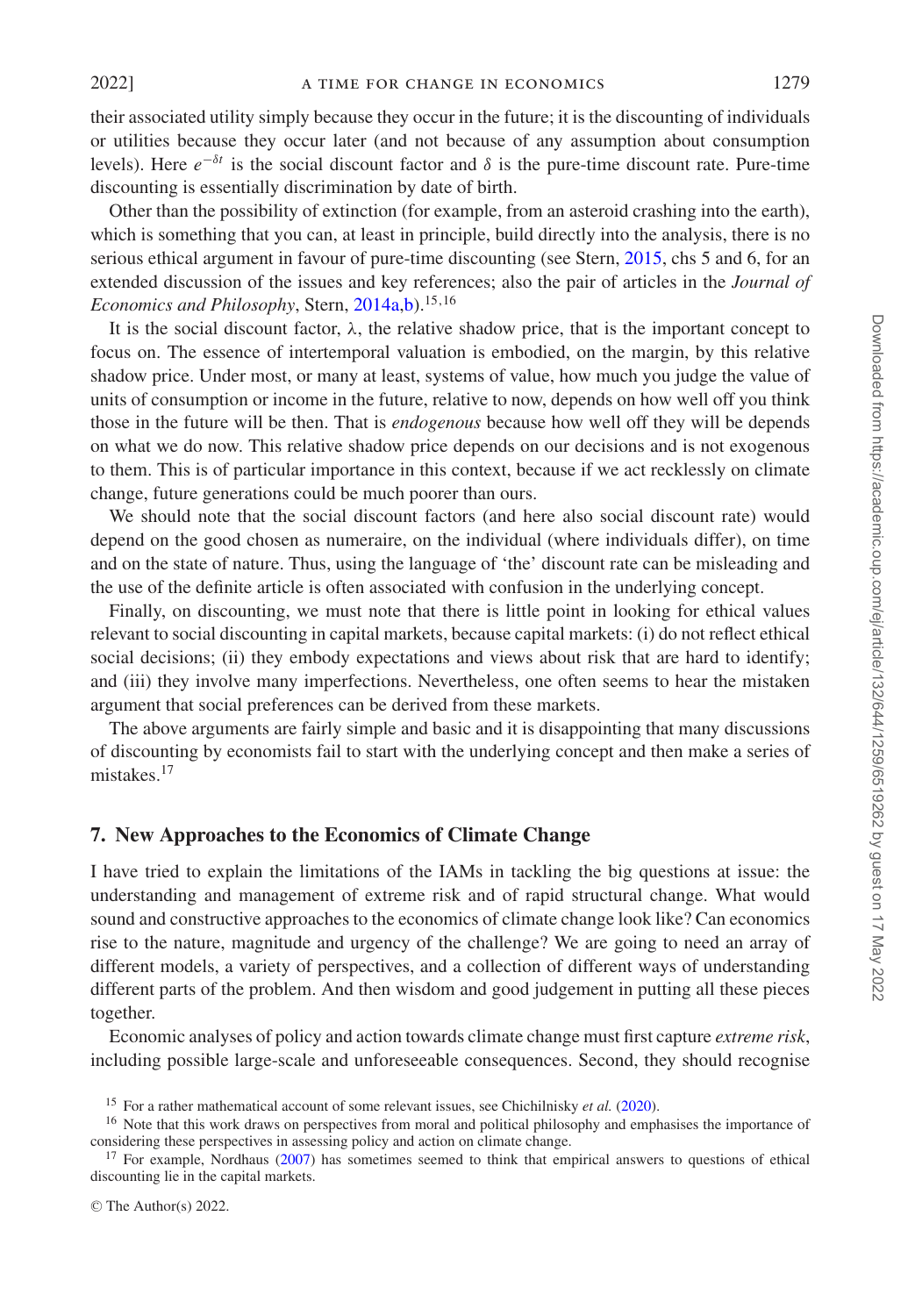<span id="page-21-0"></span>

| Market failure                                        | Description                                                                        | Policy options                                                                                                                                                                        |
|-------------------------------------------------------|------------------------------------------------------------------------------------|---------------------------------------------------------------------------------------------------------------------------------------------------------------------------------------|
| Greenhouse gases (GHGs)                               | Negative externality because of the<br>damage that emissions inflict on<br>others. | Carbon tax/cap-and-trade/regulation of GHG<br>emissions (standards).                                                                                                                  |
| Research, development and<br>deployment $(R, D \& D)$ | Supporting innovation and<br>dissemination.                                        | Tax breaks, support for<br>demonstration/deployment, publicly funded<br>research.                                                                                                     |
| Imperfection in risk/capital<br>markets               | risks; understanding of new<br>projects/technologies.                              | Imperfect information assessment of Risk sharing/reduction through guarantees,<br>long-term contracts; convening power for<br>co-financing; phaseout dates for dirty<br>technologies. |
| <b>Networks</b>                                       | Coordination of multiple supporting<br>networks and systems.                       | Investment in infrastructure to support integration<br>of new technologies in electricity grids, public<br>transport, broadband, recycling. Planning of<br>cities.                    |
| Information                                           | Lack of awareness of technologies,<br>actions or support.                          | Labelling and information requirements on cars,<br>domestic appliances, products more generally;<br>awareness of options; product standards.                                          |
| Co-benefits                                           | Consideration of benefits beyond<br>market rewards.                                | Valuing ecosystems and biodiversity, recognising<br>impacts on health; agricultural subsidy reform.                                                                                   |

Table 1. *Six Market Imperfections Relevant for Tackling Climate Change.*

*Note:* The policy options in the third column are not exhaustive. I have set out these six market imperfections in a number of contexts, see e.g., Stern [\(2015,](#page-29-7) pp. 97–9).

that many key markets have *critically important failures* (beyond that of the GHG externality), that crucial markets may be absent, and that there are limits on the ability of government to 'correct' these market failures or absences. Third, they should embody *rapid technical and systemic change*, often in very large and complex systems such as cities, energy, transport, and land use, and allow for *increasing returns to scale*. Fourth, they should examine rapid changes in (endogenously determined) *beliefs and preferences*; and fifth, take into account *distributive impacts* and risks, both at a moment in time and over time, and including those associated with structural change. All of this will unavoidably involve explicit analysis and discussion of *value judgements*. These components, or sets of questions, are difficult to incorporate in standard integrated assessment modelling, but are at the core of the issues around understanding policy towards climate change. We must deepen our economic analysis to incorporate them. We should also recognise that questions embodied in, or similar to, these components arise in many other parts of economics, where major risks and fundamental change are at the core of the challenge under examination. Thus, the issues we are raising here on understanding policy towards major challenges concern economics as a whole, and not just the economics of climate change.

It is not possible in the space here to develop arguments around all the areas just described. By way of example, and an important one, I will delve a little deeper into market imperfections. Table [1](#page-21-0) outlines six important failures that policy design must take into account. These different market failures point to the use of different instruments, but the collection should be mutually reinforcing. These failures interact.

Across these market failures and associated policies, theories of instrument design and implementation are likely to be helpful, for example, in the design of carbon markets, standards and regulations, layouts of cities, policies to encourage the change of gas boilers, prizes for breakthrough discoveries, and so on.

There are also important *absent* markets. We cannot trade fully, over long horizons, on future carbon. We cannot easily trade over possible new technologies because we do not know, or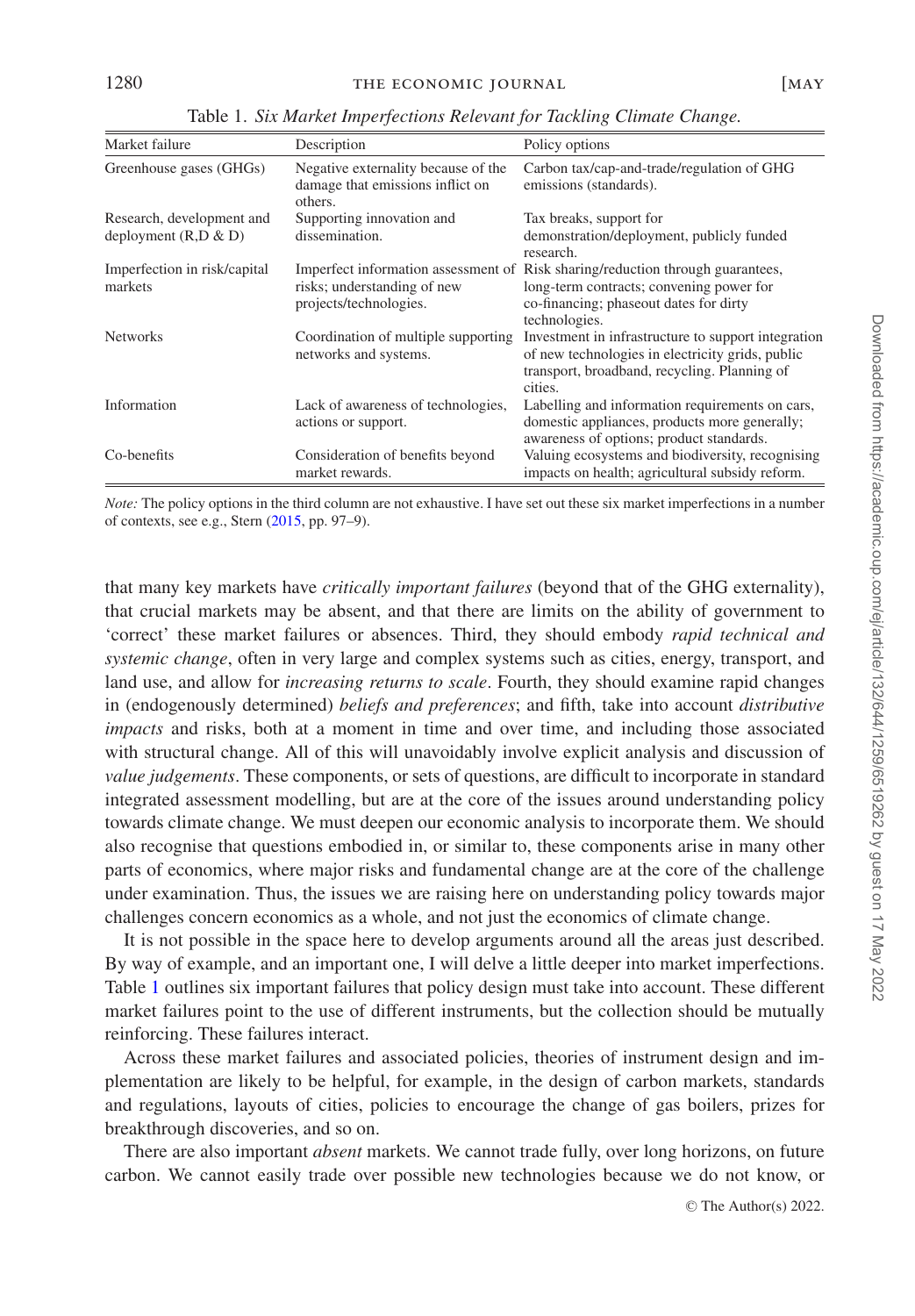have rather limited knowledge of, what breakthrough technologies lie in the future. As a matter of basic theory, a competitive equilibrium with some absent markets cannot be assumed to be Pareto efficient. Such absences mean that expectations, and how they are formed, are crucial for investment. They can and should be shaped by public strategy and action, including by the key public policy and financial institutions which set direction.

At the same time, there are difficult issues around knowledge of, or confidence in, future policies, in terms of their possible effects in relation to market participants. That issue is of real relevance to the shaping of expectations. The more that governments can build in predictability about how policy will change as learning occurs, the greater will be the confidence underpinning investment, innovation and future commitments. That is why I have emphasised (Subsection [4.2\)](#page-9-1) 'predictable flexibility'. Part of confidence is based on track records which, unfortunately in the context of climate change, have seen chopping and changing (Stroebel and Wurgler, [2021\)](#page-29-22).

Further, given that governments are made up of complex compromises and coalitions, are limited in information and capabilities and are not necessarily long lasting, we must recognise in our analysis that there are limits on their ability or willingness to 'correct' for market failures and absent markets. Governments cannot fully commit to future actions in a credible way. They may have short time horizons, they may have narrow objectives, and they face major administrative and political constraints. In thinking about public policy, we have to put all these considerations together and take into account how policies are constrained, might shift and can go wrong. And we can ask how to build strong institutions, which can survive across different parties in power and pressures of vested interests, to help reduce uncertainty about future directions and policies.

These considerations underlie the rationale for the climate change legislation and the carbon budgets in the United Kingdom. The Climate Change Act and the Climate Change Committee, with its carbon budgets, $18$  are good examples of where the law and institutions can play a valuable role. Indeed, the law is beginning to play a strong role in other countries too. In April 2021, Germany's Constitutional Court upheld a claim challenging the constitutionality of certain provisions of the German Climate Protection Act, in the sense that the measures in the Act were too weak. The court ruled that Germany's legal requirement to meet the overall goals of the Paris Agreement, together with insufficiently strict 2030 emissions reduction targets, imply a rate of emissions reductions after 2030 that places an unreasonable burden on future generations (Setzer and Higham, [2021\)](#page-29-23). This decision prompted the German Cabinet to approve a bill that raises the ambition of the emissions reduction targets enshrined in the Climate Protection Act (Boldis and Lütkehaus, [2021\)](#page-27-28). And in the Netherlands, the District Court of The Hague ruled in May 2021 that Royal Dutch Shell must cut its global carbon emissions by 45% compared to 2019 levels by 2030, due to an 'unwritten standard of care' that Shell owes to Dutch residents under the Dutch civil code (Grimmitt, [2021\)](#page-28-29).

The GHG failure is top of our list of market failures. And carbon pricing has a critical role to play in tackling that market failure. However, we can see, from thinking about different aspects of market and government failures, that the policy question is much richer and more complex in substance than can be handled by carbon pricing alone. If we consider the very real circumstances of increasing returns to scale on mitigation action, strong risk, and worries about what government might do, we could argue that regulatory policies, such as the phase out of internal combustion engine (ICE) vehicles, have a strong role to play. The British government has set a date of 2030

<sup>&</sup>lt;sup>18</sup> The Climate Change Act became law in the United Kingdom in November 2008. It sets out emission reduction targets to which the governments must comply. The Act also provides a system of carbon budgeting; a series of five-year carbon budgets that set a pathway for the United Kingdom to meet its targets.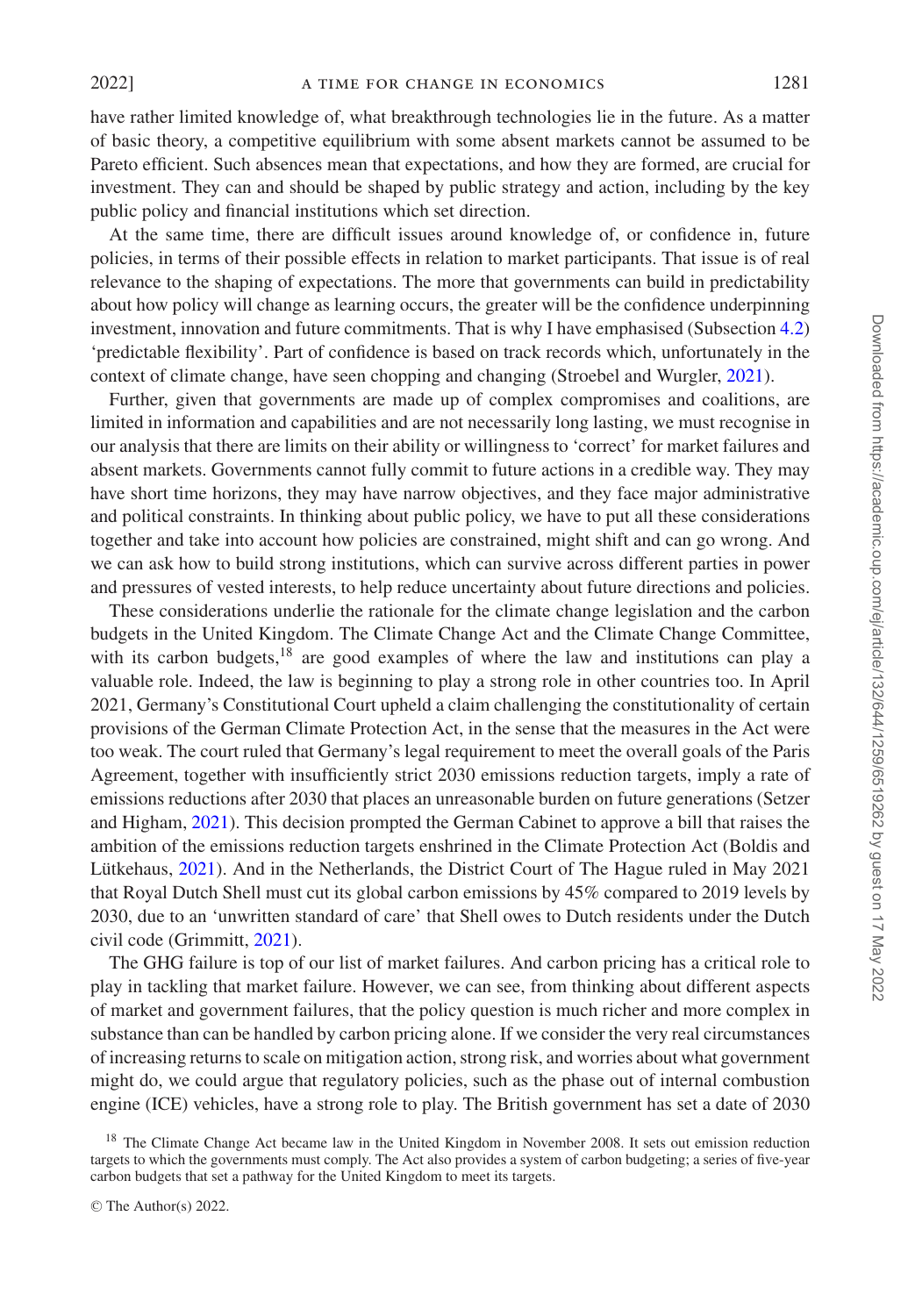(and the EU 2035), beyond which ICE vehicles can no longer be sold. That provides a very clear and strong signal, which gives car firms the confidence to pursue the major fixed costs around the development of alternative technologies and moving to scale. The banning of incandescent light bulbs is a powerful example of how new and much better technologies can be developed and driven to low cost by regulation, and how the move to scale of new technologies can be fostered by the clarity regulation can bring. This regulation did not specify technologies to replace the incandescent bulbs, but required their phase out because they were so wasteful. Before long the far superior LED system came through and costs were driven down. Thus, in the case of incandescent lightbulbs and ICE vehicles, the policy does not pick winners; it is about regulating out the harmful. These policies should also be subject to periodic evaluation, but that evaluation would need to be broader than standard marginal cost–benefit analysis.

In these circumstances of increasing returns and risk, alongside other market failures, such regulatory policies, alongside carbon pricing, could be more efficient and effective than carbon pricing alone. It is surprising therefore that some economists assert that economics says that the most efficient policy instrument is carbon pricing, and that we pursue others simply because this may be politically difficult. That is a theoretical mistake of real practical significance.

Much of structural change will be around the functioning of major systems, including: energy, cities, transport, land. Clean power is at the centre of the transition to net zero emissions. A number of estimates suggest that the global electricity supply will need to quadruple over the next three decades, given the likely dependence of much of transport and heating/cooling on electricity (ETC, [2021;](#page-27-3) IEA, [2021b\)](#page-28-7), if we are to achieve net zero emissions by mid-century. And that electricity will all need to be zero carbon by 2040.

By 2050, around two-thirds of the world population is projected to live in cities, up from 55% in 2018 (United Nations, 2019). The choices made in cities on transport, infrastructure, buildings, and energy use, as they grow rapidly over the coming decades, will, in large measure, determine whether the world can both manage climate change and realise the benefits of low-carbon growth.

A recent estimate has suggested that transformation to reduce the current 'hidden costs' of food and land use systems across the world could generate economic gains to society of \$5.7 trillion annually by 2030 and \$10.5 trillion annually by 2050 (FOLU, [2019\)](#page-27-29). These systems are currently dysfunctional along key dimensions, so we have much to gain from managing them better as we work to cut emissions. Indeed, in all too many cases, the structure of incentives embodied in agricultural policies and subsidies lead to land degradation, the poisoning of rivers and oceans, and the destruction of forests. Further, often the financial or other returns to such policies are captured by richer enterprises and individuals.

Progress in *digital and artificial intelligence (AI) technologies* continues to move very rapidly, and these technologies will be enormously helpful in improving the management of systems. In this way, we are fortunate that these new technologies are moving so fast at exactly the moment we have to make major systemic changes.

#### 7.1. *Research Agenda*

The need for new approaches to the economic analysis of climate change raises an enormously rich research agenda. At the same time, action on scale is urgent. The transformation must be accelerated; we have to act strongly now. Thus we must think hard in real time about what we do now and its basis in current evidence, theory and judgement, whilst we simultaneously pursue vigorously the most critical lines of research. That statement is true in general for those who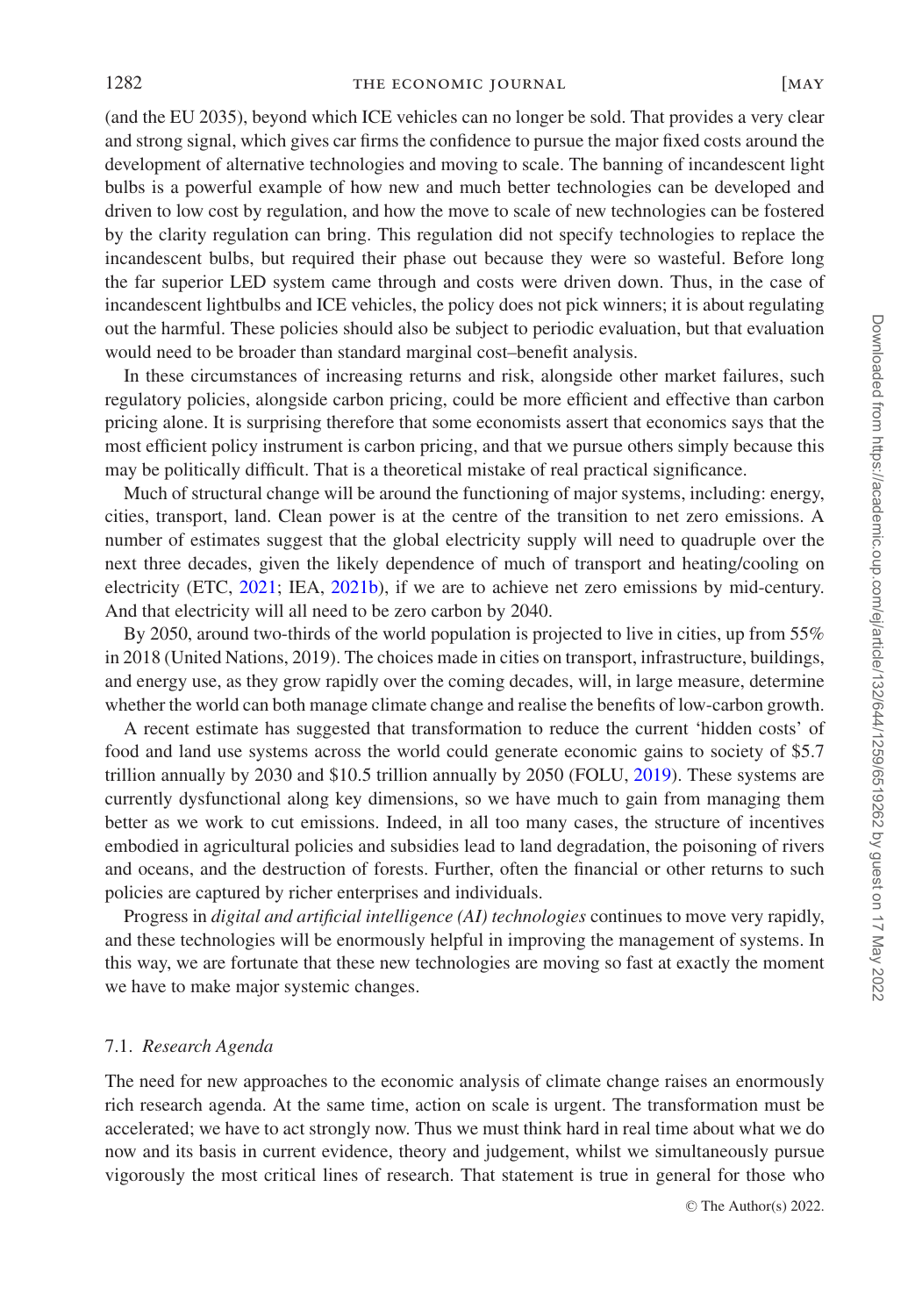I have emphasised throughout this paper that managing climate change requires fundamental transformation of our economies: and it requires conceptual and evidential frameworks that can guide the policies and actions that can shape such transformations. A collection of conceptual, theoretical, empirical and modelling approaches, and not just a single grand model, will be needed; there are several important questions to answer. These include the following: What instruments should we utilise? If we use prices as guidance, what could be, and how do we understand, the social cost of carbon, and what prices might guide the production side to net zero emissions by mid-century? What are the key large structural and systemic changes that will be required as part of the green transition? How should we foster innovation and R&D? A model, or analytical approach, designed to help answer one of these questions may be less helpful in answering others. It will be necessary to assemble microeconomic, structural, technological, and macroeconomic analyses of change for countries and communities across the world. Suitably improved IAMs may play a role on the more aggregative end of the spectrum in this collection of analyses and models. My arguments here are not that they have no role to play but that we should be clear that it should not be the dominant role, because of their inherent limitations on the key challenges of risk and change.

These analyses will have to take account of the varying circumstances, difficulties and opportunities they face. And, as ever in economics, we need nuanced and measured judgements in blending the different analyses, each with its focus, into policy decisions in real time. For a more detailed discussion of promising modelling approaches that can contribute to such analyses see Section [7](#page-20-0) in Stern and Stiglitz [\(2022\)](#page-29-15). Below I highlight some key areas for future research, which can provide important insights relevant to these analyses.

Changes in the *behaviours* and values of consumers, workers, shareholders, managers and voters are key to driving change in business and policy decisions, while business and policy decisions can also have a powerful influence on consumer behaviours. Understanding the *political economy*, and associated instabilities, constraints and opportunities, shaping the transition to net zero emissions will be important both for creating effective policy frameworks to decarbonise at pace and to accelerate the deployment of clean technologies across the economy. There has been a huge amount of progress in the literature in economics on behaviour, institutions and political economy over the last 20–30 years. This includes fruitful collaboration with other social sciences, for example, research at the intersection of economics and political science relating to polycentric governance of public goods (e.g., Ostrom *et al.*, [1999\)](#page-29-24). Interesting work on changing values in the context of climate is emerging (see e.g., Besley and Persson, [2019\)](#page-27-30).<sup>19</sup> Important areas for continued research include: behaviour change in the face of adjustment costs and missing information; and incentives and nudges.

We must analyse how to support a *just transition* which recognises the problems of dislocation. Some jobs will disappear; others will change radically. Some locations may be particularly affected. There will be many new opportunities. Managing change so that all have a chance of benefitting will be not only an issue of justice, but also of political feasibility. Much of this will involve investment in people and places. And in some cases, direct income support.

The necessary transformation of the economy relies critically on changing key systems: energy, cities, transport, land use. These large and complex systems cannot be changed by fiddling with

<sup>&</sup>lt;sup>19</sup> See also the important work of David Halpern and the Behavioural Insights Team (e.g., The Behavioural Insights Team, [2020\)](#page-29-25).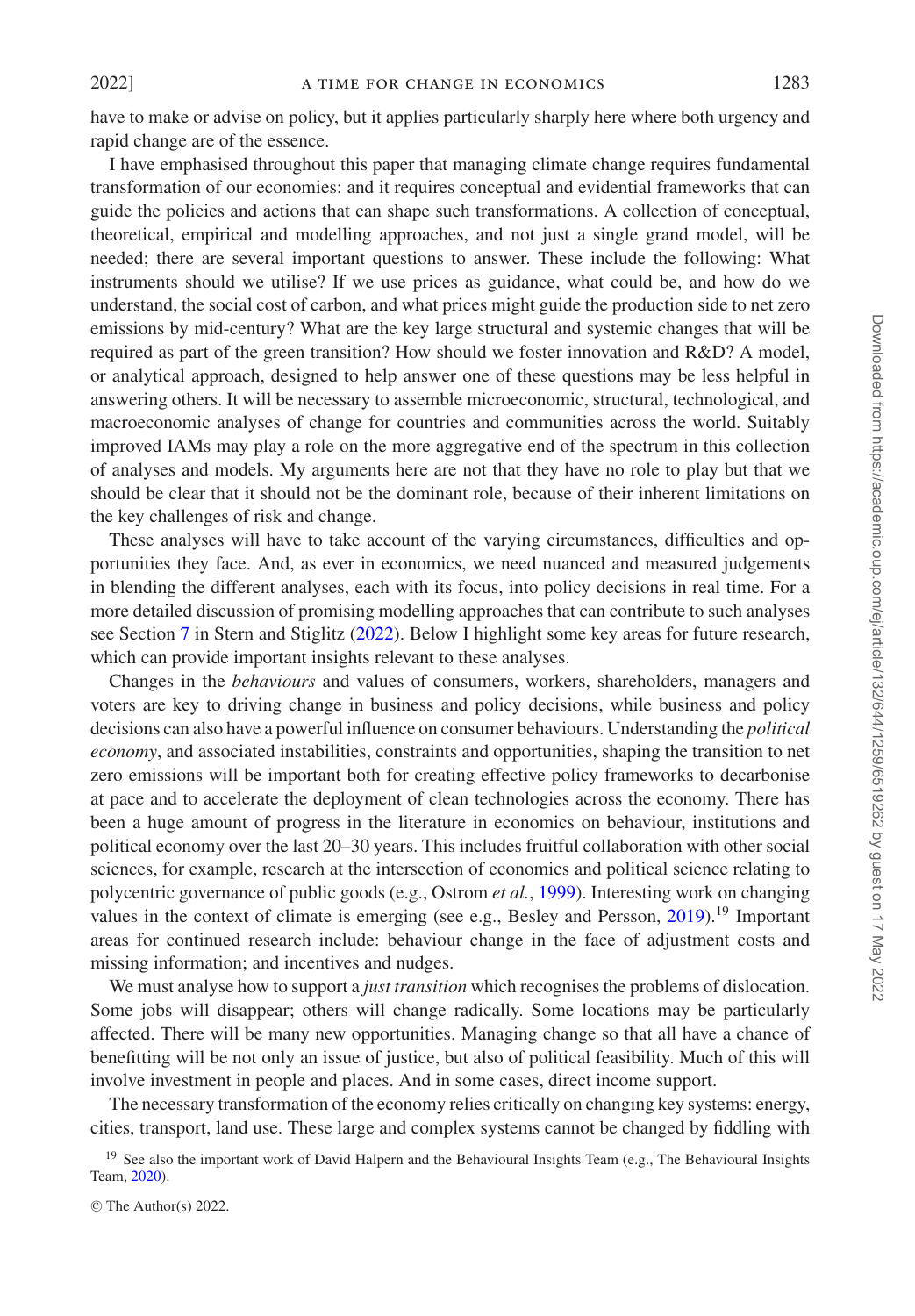just one parameter; a whole set of policies will be required to foster change. For example, you would not sensibly attempt to redesign a city to reduce congestion and pollution via only a carbon price, even though a carbon price would be of great relevance. Understanding how to foster change at the system level will be vital. Part of that will be around sequencing. For example, much of transport and heating will depend on electricity so that, if they are to be decarbonised, then electricity will have to be expanded quickly and itself be decarbonised.

The interactions of systems (including energy, transport, cities) and of systemic regulation (grids, buildings and land use, transport) will be crucial issues. So, too, the systemic management of change. This is a 'whole economy' transition and the economy-wide story requires strong central coordination from those ministries—prime ministers and finance ministries especially which cover the whole economy. Implementation which relies only on line ministries would likely run into major difficulties.

We are going to need to understand *innovation* in a much deeper and stronger way, because it is at the heart of the transition to net zero. The necessary innovation will go far beyond one particular technology, in one particular industry; it will be innovation across the whole range of ways of doing things. Thus, more work is needed to understand the complementarities between different features of the innovation system, as well as between different types of innovation (Stern and Valero, [2020\)](#page-29-26). It would be good to look still more deeply into how new technologies enter a market and how they can accelerate towards and beyond market tipping points, to eventually become the dominant technology. And in the spirit of Schumpeter, we can expect these technologies, in time, to be themselves disrupted.

These processes, always of central interest to growth and development, are vital to the fundamental transformation required in the next two or three decades. Thirty or so years ago the economics profession would, on the whole, have emphasised an approach which left the directions of investment and innovation largely to the market. The market will still be at the heart of action and the big majority of innovation and investment will be private. But we now have a story which is different in two key respects: *a clear environment and climate purpose; great urgency*.

*Efficiency* is something we will have to scrutinise much more carefully than we have done in the past. The simplistic perspective that 'all that exists is efficient because if it is not efficient it would not exist' is less than convincing at the best of times, but is thoroughly unconvincing in this case. There are all kinds of inefficiencies that exist in our economies and we must try to understand their nature and origins and how to overcome them. Energy efficiency is, of course, central, but the challenges of better resource use go way beyond that. Ideas around the circular economy, and resource efficiency more generally, will be of fundamental importance.

The functioning and role of *financial institutions and 'de-risking',* particularly in terms of the nature and scale of investments and activities they finance, will play a core role in climate action. There are important issues around financial regulation and the role of central banks (Dikau *et al.*, [2021;](#page-27-31) Robins *et al.*, [2021\)](#page-29-27).

And, finally, *biodiversity*. The Dasgupta review on the economics of biodiversity, published in 2021, is an important piece of work, which provides a valuable framework for looking at the issue of biodiversity loss. Though the climate and biodiversity crises are not the same thing, there are key dimensions of the two which do overlap and interweave, and we are going to have to tackle climate change and biodiversity loss together. A changing climate threatens biodiversity and loss of biodiversity, including through release of carbon, exacerbates climate change. Many forces, particularly the use of fossil fuels, undermine them both. Of course, biodiversity loss comes also from over-exploitation of our natural world, beyond climate change.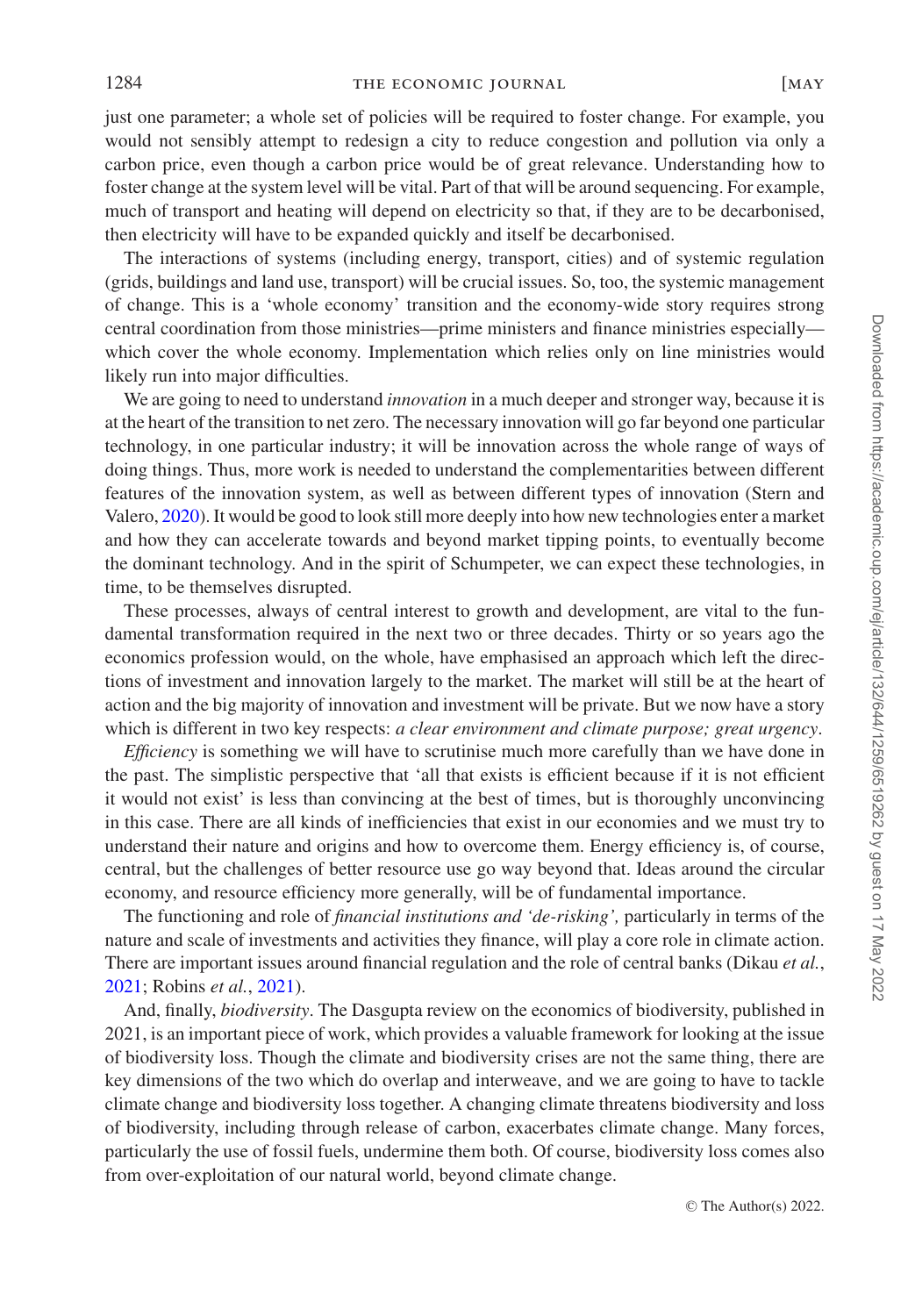The integration of '*nature-based solutions*' into climate policy provides real opportunities both for carbon removal and for promoting biodiversity. We should seek 'nature-based solutions' that can promote diverse, intact natural ecosystems for preserving forest carbon sinks in the face of climate change (Sakschewski *et al.*, [2016\)](#page-29-28) and supporting human adaptation to climate change (Lavorel *et al.*, 2015). At the same time, we should avoid monocultures (Hulvey *et al.*, [2013;](#page-28-30) Seddon *et al.*, [2019\)](#page-29-29) which may be problematic both for biodiversity and long-term carbon storage. There is great potential in restoring degraded land which can be good for all of mitigation, adaptation and development. There is important research needed here on how to examine the mix of policies and the role of institutions that would help us to tackle these interrelated challenges and realise the great potential in enhancing our natural capital. We have been damaging and destroying it over the last decades with severe consequences, both for climate and biodiversity and for our environment and ecosystems more generally.

## **8. Responsibility, Opportunity, Collaboration and Leadership**

The strategic challenge is to move to a net zero carbon economy within a few decades. The economics of action must be focused on the achievement of fundamental economic change at real pace, where time matters (Stern, [2018\)](#page-29-30). That will involve, as I have stressed, looking at, inter alia, innovation, behaviour change, political economy, and the dynamics of all those elements. And we will need all of our economics to take on these problems: international, industrial, labour, health, education, environment, energy, economic history and more. We should not be narrowly focused on a sub-discipline within economics if we are going to take on big problems of this kind; we should be economists. And we must work with other social scientists, scientists and engineers. For example, designing the policies and institutions that can tackle the interrelated challenges of biodiversity loss and climate change will require economists to work together with ecologists, while understanding the nature and magnitude of the investments required to create a zero-carbon power system and developing strategies to finance these investments will require economists to work together with engineers. Though we may have our specialities, we have to recognise that most elements of economics come into the challenge of climate change. There has never been anything more important, there has never been anything more fascinating, and we have so much to offer from our existing set of ideas and tools if we put them to use. And we must develop new analyses and perspectives. The key issues are *risks and change*. That is why I think it is time for change in economics.

#### **Funding**

The author acknowledges support from the Grantham Research Institute on Climate Change and the Environment, at the London School of Economics, and the ESRC Centre for Climate Change Economics and Policy (CCCEP) (ref. ES/R009708/1).

*London School of Economics and Political Science, UK*

## **References**

<span id="page-26-0"></span>Acemoglu, D., Aghion, P., Bursztyn, L. and Hémous, D. (2012). 'The environment and directed technical change', The *American Economic Review*, vol. 102(1), pp. 131–66.

© The Author(s) 2022.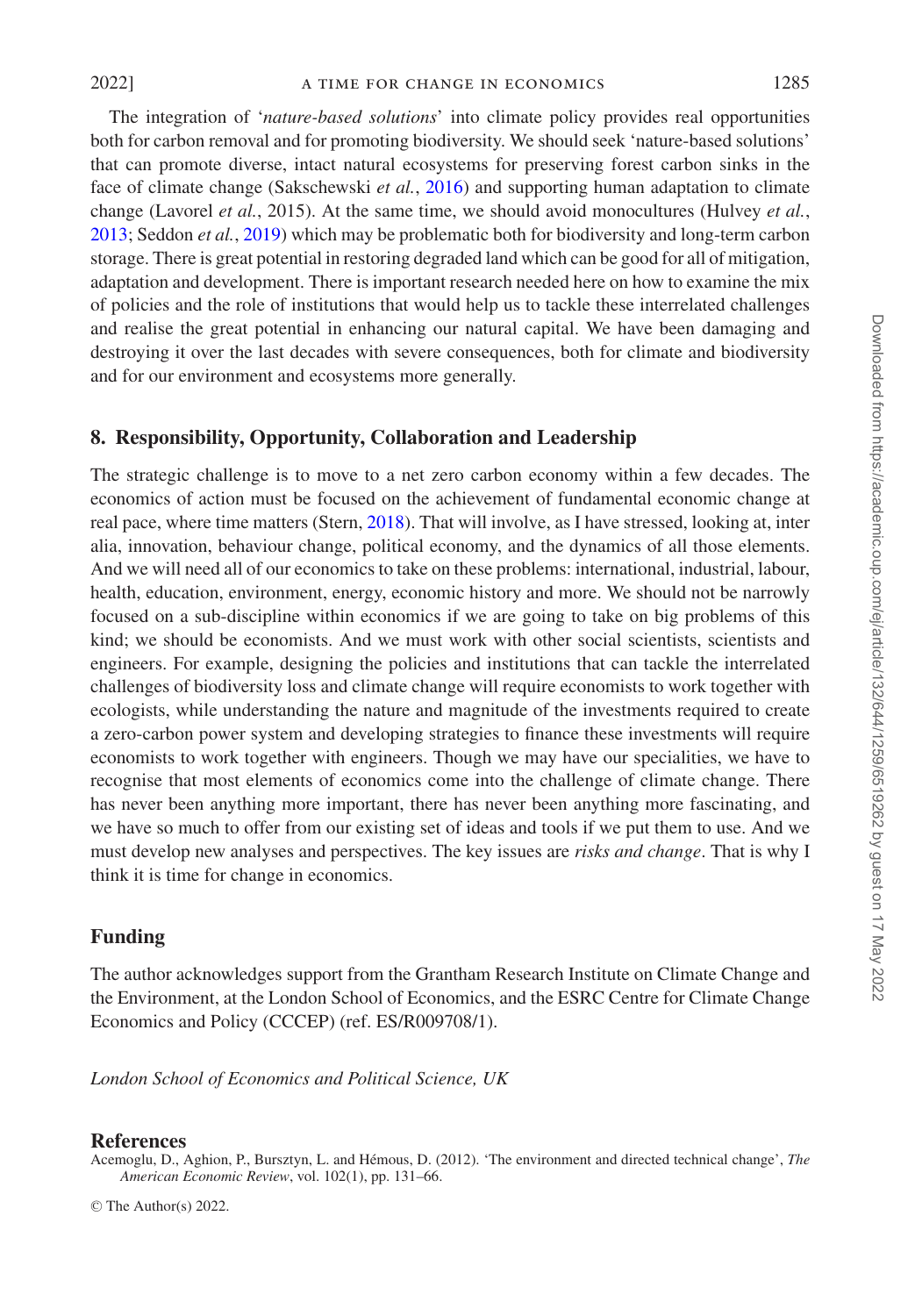- <span id="page-27-13"></span>Aghion, P., Dechezleprêtre, A., Hémous, D., Martin, R. and Van Reenen, J. (2016). 'Carbon taxes, path dependency, and directed technical change: Evidence from the auto industry', *Journal of Political Economy*, vol. 124(1), pp. 1–51. Arrow, K.J. (1951). *Social Choice and Individual Values*, New York: John Wiley & Sons.
- <span id="page-27-26"></span><span id="page-27-12"></span>Baker, S., Bloom, N. and Davis, S. (2015). 'Measuring economic policy uncertainty'. Working paper, NBER.
- <span id="page-27-30"></span>Besley, T. and Persson, T. (2019). 'Democratic values and institutions', *American Economic Review: Insights*, vol. 1(1), pp. 59–76.
- <span id="page-27-11"></span>Bhattacharya, A. (2022). *Financing a Big Investment Push in Emerging Markets and Developing Countries for Sustainable, Resilient and Inclusive Recovery and Growth*, London and Washington, DC: Grantham Research Institute on Climate Change and the Environment, London School of Economics and Political Science, and Brookings Institution.
- <span id="page-27-10"></span>Bhattacharya, A., Gallagher, K.P., Muñoz Cabré, M., Jeong, M. and Ma, X. (2019). Aligning G20 Infrastructure Investment *with Climate Goals and the 2030 Agenda*, Washington, DC: Brookings Institution, and Boston: Global Development Policy Center, Boston University.
- <span id="page-27-2"></span>Black, R., Cullen, K., Fay, B., Hale, T., Lang, J., Mahmood, S. and Smith, S.M. (2021). *Taking Stock: A Global Assessment of Net Zero Targets*, Energy & Climate Intelligence Unit and Oxford Net Zero.
- <span id="page-27-4"></span>BloombergNEF. (2019). *2019 Battery Price Survey*, Report, New York: BloombergNEF.
- <span id="page-27-8"></span>BloombergNEF. (2020). *New Energy Outlook 2020*, Report, New York: BloombergNEF.
- <span id="page-27-28"></span>Boldis, A. and Lütkehaus, C. (2021). 'How a court ruling changed Germany's Climate Protection Act', Pinsent Masons. <https://www.pinsentmasons.com/out-law/analysis/court-ruling-germany-climate-protection-act> (last accessed: 6 January 2022).
- <span id="page-27-19"></span>Bosello, F., Carraro, C. and De Cian, E. (2010). 'Climate policy and the optimal balance between mitigation, adaptation and unavoided damage', *Climate Change Economics*, vol. 1(2), pp. 71–92.
- <span id="page-27-22"></span>Cai, Y., Lenton, T.M. and Lontzek, T.S. (2016). 'Risk of multiple interacting tipping points should encourage rapid  $CO<sub>2</sub>$ emission reduction', *Nature Climate Change*, vol. 6(5), pp. 520–5.
- <span id="page-27-20"></span><span id="page-27-7"></span>Carleton, T.A. and Hsiang, S.M. (2016). 'Social and economic impacts of climate', *Science*, 353(6304), article aad9837. CE [Delft. \(2021\) 'LCA of cultivated meat: Future projections for different scenarios'.](https://cedelft.eu/publications/rapport-lca-of-cultivated-meat-future-projections-for-different-scenarios) https://cedelft.eu/publications/ra pport-lca-of-cultivated-meat-future-projections-for-different-scenarios/ (last accessed: 6 January 2022).
- <span id="page-27-27"></span>Chichilnisky, G., Hammond, P. and Stern, N. (2020). 'Fundamental utilitarianism and intergenerational equity with extinction discounting', *Social Choice and Welfare*, vol. 54(2), pp. 397–427.
- <span id="page-27-21"></span>Ciscar, J.C., Rising, J., Kopp, R.E. and Feyen, L. (2019). 'Assessing future climate change impacts in the EU and the USA: Insights and lessons from two continental-scale projects', *Environmental Research Letters*, vol. 14(8), article 084010.
- <span id="page-27-6"></span>Climate Change Committee (CCC). (2019). *Net Zero: The UK's Contribution to Stopping Global Warming*, Technical report, London: Climate Change Committee.
- <span id="page-27-5"></span>Climate Change Committee. (2020). *The Sixth Carbon Budget: The UK's Path to Net Zero*, Report, London: Climate Change Committee.
- <span id="page-27-15"></span>Cline, W.R. (1992). *The Economics of Global Warming*, Washington DC: Institute for International Economics.
- <span id="page-27-14"></span>Coase, R. (1960). 'The problem of social cost', *Journal of Law and Economics*, vol. 3, pp. 1–44.
- <span id="page-27-25"></span>Czupryna, M., Franzke, C., Hokamp, S. and Scheffran, J. (2020). 'An agent-based approach to integrated assessment modelling of climate change', *Journal of Artificial Societies and Social Simulation*, vol. 23(3), article 7.
- <span id="page-27-9"></span>Dasgupta, P. (2021). *The Economics of Biodiversity: The Dasgupta Review*, London: HM Treasury.
- <span id="page-27-18"></span>De Bruin, K.C., Dellink, R.B. and Tol, R.S.J. (2009). 'AD-DICE: An implementation of adaptation in the DICE model', *Climatic Change*, vol. 95(1), pp. 63–81.
- <span id="page-27-16"></span>Dietz, S. and Stern, N. (2015). 'Endogenous growth, convexity of damage and climate risk: How Nordhaus' framework supports deep cuts in carbon emissions', ECONOMIC JOURNAL, vol. 125(583), pp. 574–620.
- <span id="page-27-31"></span>Dikau, S., Robins, N. and Volz, U. (2021). *Climate-Neutral Central Banking: How the European System of Central Banks can Support the Transition to Net-Zero*, London: Grantham Research Institute on Climate Change and the Environment, London School of Economics and Political Science, and Centre for Sustainable Finance, SOAS, University of London.
- <span id="page-27-1"></span>Dosio, A., Mentaschi, L., Fischer, E.M. and Wyser, K. (2018). 'Extreme heat waves under 1.5◦C and 2◦C global warming', *Environmental Research Letters*, vol. 13(5), article 054006.
- <span id="page-27-17"></span>Drupp, M.A., Freeman, M.C., Groom, B. and Nesje, F. (2018). 'Discounting disentangled', *American Economic Journal Economic Policy*, vol. 10(4), pp. 109–34.
- <span id="page-27-3"></span>Energy Transitions Commission (ETC). (2021). *Making Clean Electrification Possible: 30 Years to Electrify the Global Economy*, London: Energy Transitions Commission.
- <span id="page-27-0"></span>Ferris, E. (2020). 'Research on climate change and migration where are we and where are we going?', *Migration Studies*, vol. 8(4), pp. 612–25.
- <span id="page-27-29"></span>Food and Land Use Coalition (FOLU). (2019). *Growing Better: Ten Critical Transitions to Transform Food and Land Use*, London: The Food and Land Use Coalition.
- <span id="page-27-23"></span>Gerlagh, R. and Liski, M. (2018a). 'Carbon prices for the next hundred years', ECONOMIC JOURNAL, vol. 128(609), pp. 728–57.
- <span id="page-27-24"></span>Gerlagh, R. and Liski, M. (2018b). 'Consistent climate policies', *Journal of the European Economic Association*, vol. 16(1), pp. 1–44.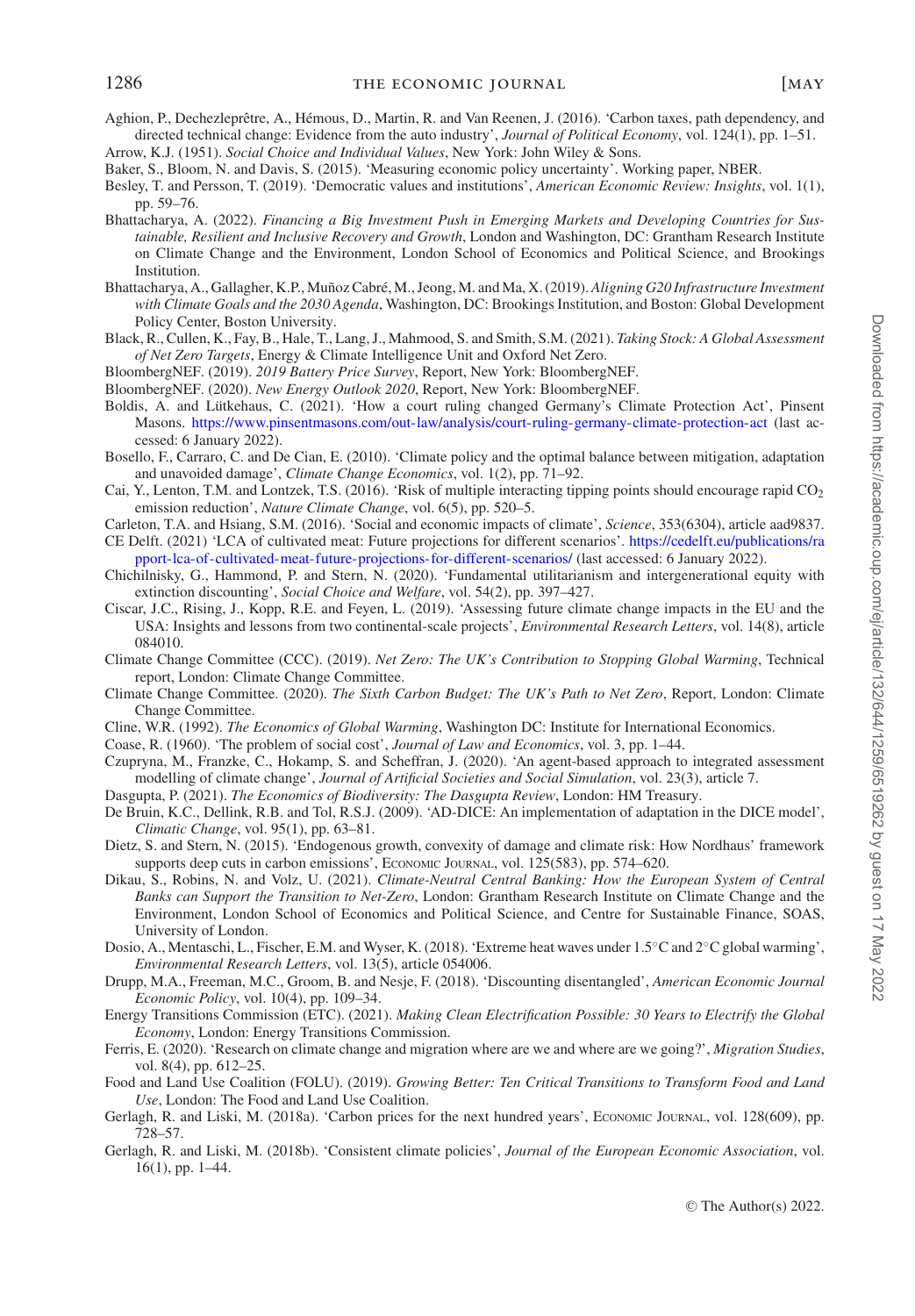- <span id="page-28-20"></span>Golosov, M., Hassler, J., Krusell, P. and Tsyvinski, A. (2014). 'Optimal taxes on fossil fuel in general equilibrium', *Econometrica*, vol. 82(1), pp. 41–88.
- <span id="page-28-29"></span>Gri[mmitt, M. \(2021\). 'Dutch court orders Shell to speed up emissions cuts', Pinsent Masons,](https://www.pinsentmasons.com/out-law/news/dutch-court-orders-shell-to-speed-up-emissions-cuts) https://www.pinsentmason s.com/out-law/news/dutch-court-orders-shell-to-speed-up-emissions-cuts (last accessed: 6 January 2022).

<span id="page-28-18"></span>Grubler, A., Wilson, C., Bento, N., Boza-Kiss, B., Krey, V., McCollum, D.L., Rao, N.D., Riahi, K., Rogelj, J., De Stercke, S., Cullen, J., Frank, S., Fricko, O., Guo, F., Gidden, M., Havlík, P., Huppmann, D., Kiesewetter, G., Rafaj, P., Schoepp, W. and Valin, H. (2018). 'A low energy demand scenario for meeting the 1.5 ◦C target and sustainable development goals without negative emission technologies', *Nature Energy*, vol. 3(6), pp. 515–27.

- <span id="page-28-16"></span>Hänsel, M.C., Drupp, M.A., Johansson, D.J., Nesje, F., Azar, C., Freeman, M.C., Groom, B. and Sterner, T. (2020). 'Climate economics support for the UN climate targets', *Nature Climate Change*, vol. 10(8), pp. 781–9.
- <span id="page-28-19"></span>Hassler, J. and Krusell, P. (2012). 'Economics and climate change: Integrated assessment in a multi-region world', *Journal of the European Economic Association*, vol. 10(5), pp. 974–1000.
- <span id="page-28-23"></span>Hassler, J., Krusell, P., Olovsson, C. and Reiter, M. (2018). 'Integrated assessment in a multi-region world with multiple energy sources and endogenous technical change', Working paper, IIES, Sveriges Riksbank and HIS.
- <span id="page-28-30"></span>Hulvey, K., Hobbs, R., Standish, R., Lindenmayer, D.B., Lach, L. and Perring, M.P. (2013). 'Benefits of tree mixes in carbon plantings', *Nature Climate Change*, vol. 3(10), pp. 869–74.

<span id="page-28-5"></span>International Energy Agency (IEA). (2020). *Global EV Outlook 2020*, Paris: International Energy Agency.

<span id="page-28-2"></span>International Energy Agency. (2021a). *Global Energy Review 2021*, Paris: International Energy Agency.

- <span id="page-28-7"></span>International Energy Agency. (2021b). *Net Zero by 2050: A Roadmap for the Global Energy Sector*, Paris: International Energy Agency.
- <span id="page-28-26"></span>International Monetary Fund (IMF). (2019). *Fiscal Monitor: How to Mitigate Climate Change*, Washington, DC: International Monetary Fund.

<span id="page-28-8"></span>International Monetary Fund. (2021). 'World economic outlook database: April 2021', Dataset, International Monetary Fund.

<span id="page-28-27"></span>International Monetary Fund/OECD. (2021). *Tax Policy and Climate Change: IMF/OECD Report for the G20 Finance Ministers and Central Bank Governors*, Italy: IMF/OECD.

<span id="page-28-11"></span>IPCC. (2018). *Global Warming of 1.5*◦*C*, Special report, Geneva: World Meteorological Organization.

- <span id="page-28-0"></span>IPCC. (2021).*Climate Change 2021: The Physical Science Basis. Contribution of Working Group I to the Sixth Assessment Report of the Intergovernmental Panel on Climate Change*, Cambridge: Cambridge University Press.
- <span id="page-28-4"></span>IRENA. (2021). *Renewable Power Generation Costs in 2020*, Abu Dhabi: International Renewable Energy Agency.
- <span id="page-28-21"></span>Iverson, T. and Karp, L. (2017). 'Carbon taxes and commitment with non-constant time preference'. Working paper, University of California, Department of Agricultural and Resource Economics.
- <span id="page-28-3"></span>Ives, M.C., Righetti, L., Schiele, J., De Meyer, K., Hubble-Rose, L., Teng, F., Kruitwagen, L., Tillmann-Morris, L., Wang, T., Way, R. and Hepburn, C. (2021). *A New Perspective on Decarbonising the Global Energy System*, Oxford: Smith School of Enterprise and the Environment, University of Oxford.

<span id="page-28-1"></span>Kang, S. and Eltahir, E.A.B. (2018). 'North China Plain threatened by deadly heatwaves due to climate change and irrigation', *Nature Communications*, vol. 9(1), article 2894.

- <span id="page-28-22"></span>Karp, L. (2017). 'Provision of a public good with altruistic overlapping generations and many tribes', ECONOMIC JOURNAL, vol. 127(607), pp. 2641–64.
- <span id="page-28-25"></span>Kaufman, N., Barron, A.R., Krawczyk, W., Marsters, P. and McJeon, H. (2020). 'A near-term to net zero alternative to the social cost of carbon for setting carbon prices', *Nature Climate Change*, vol. 10(11), pp. 1010–14.
- <span id="page-28-24"></span>Lamperti, F., Dosi, G., Napoletano, M., Roventini, A. and Sapio, A. (2018). 'Faraway so close: Coupled climate and economic dynamics in an agent-based integrated assessment model', *Ecological Economics*, vol. 150, pp. 315–39.
- Lavorel, S., Colloff, M.J., Mcintyre, S., Doherty, M.D., Murphy, H.T., Metcalfe, D.J., Dunlop, M., Williams, R.J., Wise, R.M. and Williams, K.J. (2015). 'Ecological mechanisms underpinning climate adaptation services', *Global Change Biology*, vol. 21(1), pp. 12–31.
- <span id="page-28-12"></span>Marshall, A. (1890). *Principles of Economics*, 1st edn, London: Macmillan.
- <span id="page-28-13"></span>Meade, J.E. (1955). *Trade and Welfare*, Oxford: Oxford University Press.

<span id="page-28-17"></span>Moore, F.C. and Diaz, D.B. (2015). 'Temperature impacts on economic growth warrant stringent mitigation policy', *Nature Climate Change*, vol. 5(2), pp. 127–31.

- <span id="page-28-6"></span>Morach, B., Witte, B., Walker, D., von Koeller, E., Grosse-Holz, F., Rogg, J., Brigl, M., Dehnert, N., Obloj, P., Koktenturk, S. and Schulze, U. (2021). *Food for Thought: The Protein Transformation*, Boston, MA: Boston Consulting Group and Blue Horizon.
- <span id="page-28-10"></span>New Climate Economy (NCE). (2016). *The Sustainable Infrastructure Imperative*, Washington, DC: New Climate Economy.
- <span id="page-28-9"></span>New Climate Economy. (2018). *Unlocking the Inclusive Growth Story of the 21st Century*, Washington, DC: New Climate Economy.
- <span id="page-28-14"></span>Nordhaus, W. (1991). 'To slow or not to slow: The economics of the greenhouse effect', ECONOMIC JOURNAL, vol. 101(407), pp. 920–37.
- <span id="page-28-28"></span>Nordhaus, W. (2007). 'A review of the Stern review on the economics of climate change'*, Journal of Economic Literature*, vol. 45(3), pp. 686–702.
- <span id="page-28-15"></span>Nordhaus, W. (2017). 'Social cost of carbon in DICE model', *Proceedings of the National Academy of Sciences*, vol. 114(7), pp. 1518–23.

© The Author(s) 2022.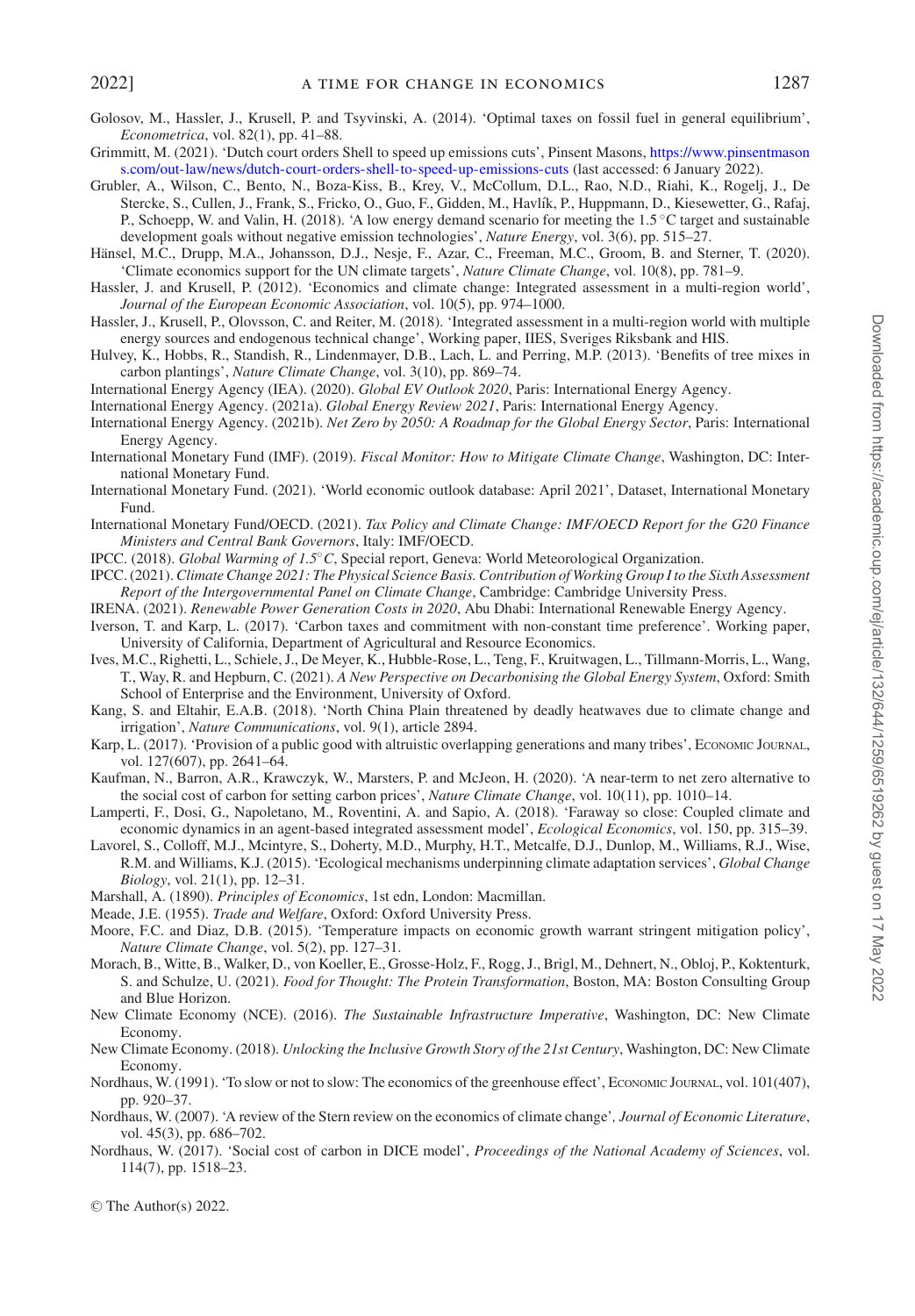<span id="page-29-10"></span>OECD. (2015). *Infrastructure Financing Instruments and Incentives*, Paris: OECD Publishing.

- <span id="page-29-8"></span>OECD. (2018). *Opportunities for All: A Framework for Policy Action on Inclusive Growth*, Paris: OECD Publishing.
- <span id="page-29-24"></span>Ostrom, E., Burger, J., Field, C.B., Norgaard, R.B. and Policansky, D. (1999). 'Revisiting the commons: Local lessons, global challenges', *Science*, vol. 284(5412), pp. 278–82.
- <span id="page-29-13"></span>Pearce, D.W., Markandya, A. and Barbier, E.B. (1989). *Blueprint for a Green Economy*, London: Earthscan.
- <span id="page-29-12"></span>Pigou, A.C. (1920). *The Economics of Welfare*, London: Macmillan.
- <span id="page-29-16"></span>Rezai, A. and Van der Ploeg, F. (2016). 'Intergenerational inequality aversion, growth, and the role of damages: Occam's rule for the global carbon tax', *Journal of the Association of Environmental and Resource Economists*, vol. 3(2), pp. 493–522.
- <span id="page-29-27"></span>Robins, N., Dikau, S. and Volz, U. (2021). *Net-Zero Central Banking: A New Phase in Greening the Financial System*, London: Grantham Research Institute on Climate Change and the Environment and Centre for Climate Change Economics and Policy, London School of Economics and Political Science, and Centre for Sustainable Finance, SOAS, University of London.
- <span id="page-29-18"></span>Rodrik, D. (2015). *Economics Rules*, Oxford: Oxford University Press.
- <span id="page-29-28"></span>Sakschewski, B., von Bloh, W., Boit, A., Poorter, L., Peña-Claros, M., Heinke, J., Joshi, J. and Thonicke, K. (2016). 'Resilience of Amazon forests emerges from plant trait diversity', *Nature Climate Change,*vol. 6(11), pp. 1032–6.
- <span id="page-29-14"></span>Schumacher, I. (2018). 'The aggregation dilemma in climate change policy evaluation', *Climate Change Economics*, vol. 09(03), article 1850008.
- <span id="page-29-29"></span>Seddon, N., Turner, B., Berry, P., Chausson, A. and Girardin, C.A.J. (2019). 'Grounding nature-based climate solutions in sound biodiversity science', *Nature Climate Change*, vol. 9(2), pp. 84–7.
- <span id="page-29-23"></span>Setzer, J. and Higham, C. (2021). *Global Trends in Climate Change Litigation: 2021 Snapshot*, London: Grantham Research Institute on Climate Change and the Environment and Centre for Climate Change Economics and Policy, London School of Economics and Political Science.
- <span id="page-29-2"></span>Stern, N. (2006). *The Economics of Climate Change,* London: HM Treasury.
- <span id="page-29-20"></span>Stern, N. (2014a). 'Ethics, equity and the economics of climate change. Paper 1: Science and Philosophy', *Economics and Philosophy*, vol. 30(3), pp. 397–444.
- <span id="page-29-21"></span>Stern, N. (2014b). 'Ethics, equity and the economics of climate change. Paper 2: Economics and Politics', *Economics and Philosophy*, vol. 30(3), pp. 445–501.
- <span id="page-29-7"></span>Stern, N. (2015). *Why Are We Waiting? The Logic, Urgency and Promise of Tackling Climate Change*, Cambridge, MA: MIT Press.
- <span id="page-29-30"></span>Stern, N. (2018). 'Public economics as if time matters: Climate change and the dynamics of policy', *Journal of Public Economics*, vol. 162, pp. 4–17.
- <span id="page-29-9"></span>Stern, N. (2021). *G7 Leadership for Sustainable Resilient and Inclusive Economic Recovery and Growth: An Independent Report Requested by the UK Prime Minister for the G7*, London: London School of Economics.
- <span id="page-29-5"></span>Stern, N. and Bhattacharya, A. (2020). *From Rescue to Recovery, to Transformation and Growth: Building A Better World After COVID-19*, London: Grantham Research Institute on Climate Change and the Environment and Centre for Climate Change Economics and Policy, London School of Economics and Political Science.
- <span id="page-29-19"></span>Stern, N. and Stiglitz, J.E. (2017). *Report of the High-Level Commission on Carbon Prices*, Washington, DC: World Bank.
- <span id="page-29-15"></span>Stern, N. and Stiglitz, J.E. (2022). 'The economics of immense risk, urgent action and radical change: Towards new approaches to the economics of climate change', *The Journal of Economic Methodology*, published ahead of print. https://doi.org/10.1080/1350178X.2022.2040740
- <span id="page-29-26"></span>Stern, N. and Valero, A. (2020). 'Innovation, Growth and the Drive to Net Zero Emissions', *Research Policy*, vol. 50(9), article 104293.
- <span id="page-29-22"></span>Stroebel, J. and Wurgler, J.A. (2021). 'What do you think about climate finance?'. <https://ssrn.com/abstract=3898013> (last accessed: 6 January 2022).
- <span id="page-29-3"></span>Systemiq. (2020). *The Paris Effect: How the Climate Agreement is Reshaping the Global Economy*, London: Systemiq.
- <span id="page-29-1"></span>Systemiq. (2021) *The Paris Effect—COP26 Edition: How Tipping Points Can Accelerate and Deliver a Prosperous Net Zero Economy*, London: Systemiq.
- <span id="page-29-6"></span>Tabellini, G. (2019). 'The rise of populism', Vox EU CEPR. <https://voxeu.org/article/rise-populism> (last accessed: 6 January 2022).
- <span id="page-29-25"></span>The Behavioural Insights Team. (2020). *A Menu for Change: Using Behavioural Science to Promote Sustainable Diets Around the World*, London: The Behavioural Insights Team.
- <span id="page-29-17"></span>Trae[ger, C.P. \(2018\). 'ACE—analytic climate economy \(with temperature and uncertainty\)'.](https://ssrn.com/abstract=3307622) https://ssrn.com/abstract= 3307622 (last accessed: 6 January 2022).
- United Nations. (2019). *2018 Revision of World Urbanization Prospects*, New York: United Nations.
- <span id="page-29-0"></span>United Nations Environment Programme (UNEP). (2020). *Emissions Gap Report*, Nairobi: United Nations Environment Programme.
- <span id="page-29-11"></span>Van der Meijden, G.C. and Smulders, S. (2017). 'Carbon lock-in: The role of expectations', *International Economic Review*, vol. 58(4), pp. 1371–415.
- <span id="page-29-4"></span>Vohra, K., Vodonos, A., Schwartz, J., Marais, E.A., Sulprizio, M.P. and Mickley, L.J. (2021). 'Global mortality from outdoor fine particle pollution generated by fossil fuel combustion: Results from GEOS-Chem', *Environmental Research*, vol. 195, article 110754.